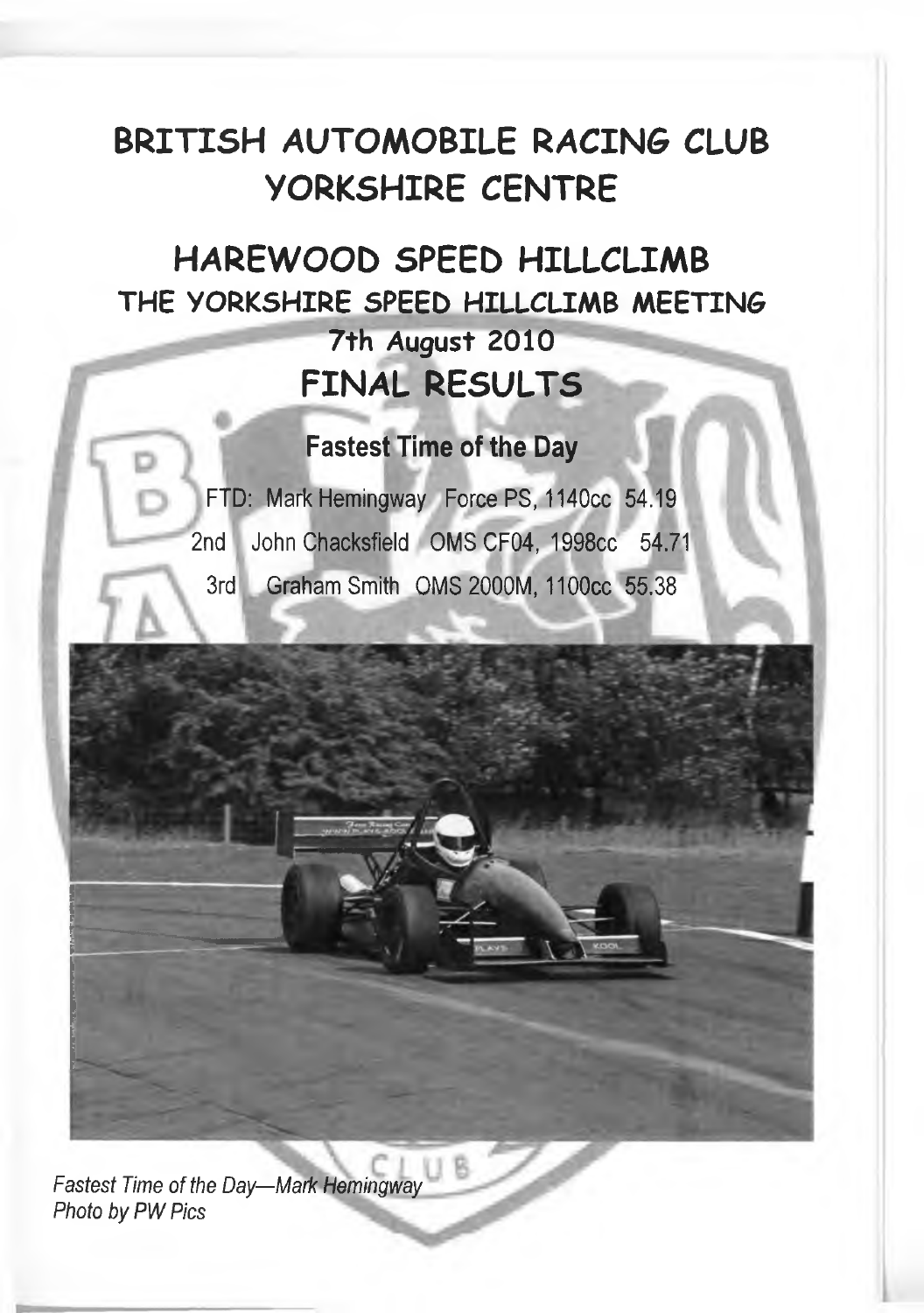### **Class Winners**

Mike Geen Peugeot 2051360 69.15 Richard ValeVW Polo 1341S 67.47 Paul Martin Mitsubishi EVO 6 2300T63.93 Henry Moorhouse Westfield SE1600 61.54 **CR** Simon Green Westfield Duratec 2261 60.84 **CR** John Graham Lotus Eleven 1796S 64.25 **CR** Eric Morrey Clan Crusader 875T 64.01 Vini Dobson VW Golf 1999 62.87 Ian Tomlinson Locost Se7en 1600 73.30 KarlJackson Ariel Atom 1998S 59.45 Les Procter OMS SC4CF 1600 57.32 Chris Wise MG Metro 2500 63.28 Graham Smith OMS2000M1100 55.38 David Sturdy Van Diemen 1598 63.52 Mark Hemingway Force PS1140 54.19 John Chacksfield OMSCF04 1998 54.71 Chris Machell Mygale FR97 1998S 64.67 Shaun Elwell Caterham 7 1900 60.90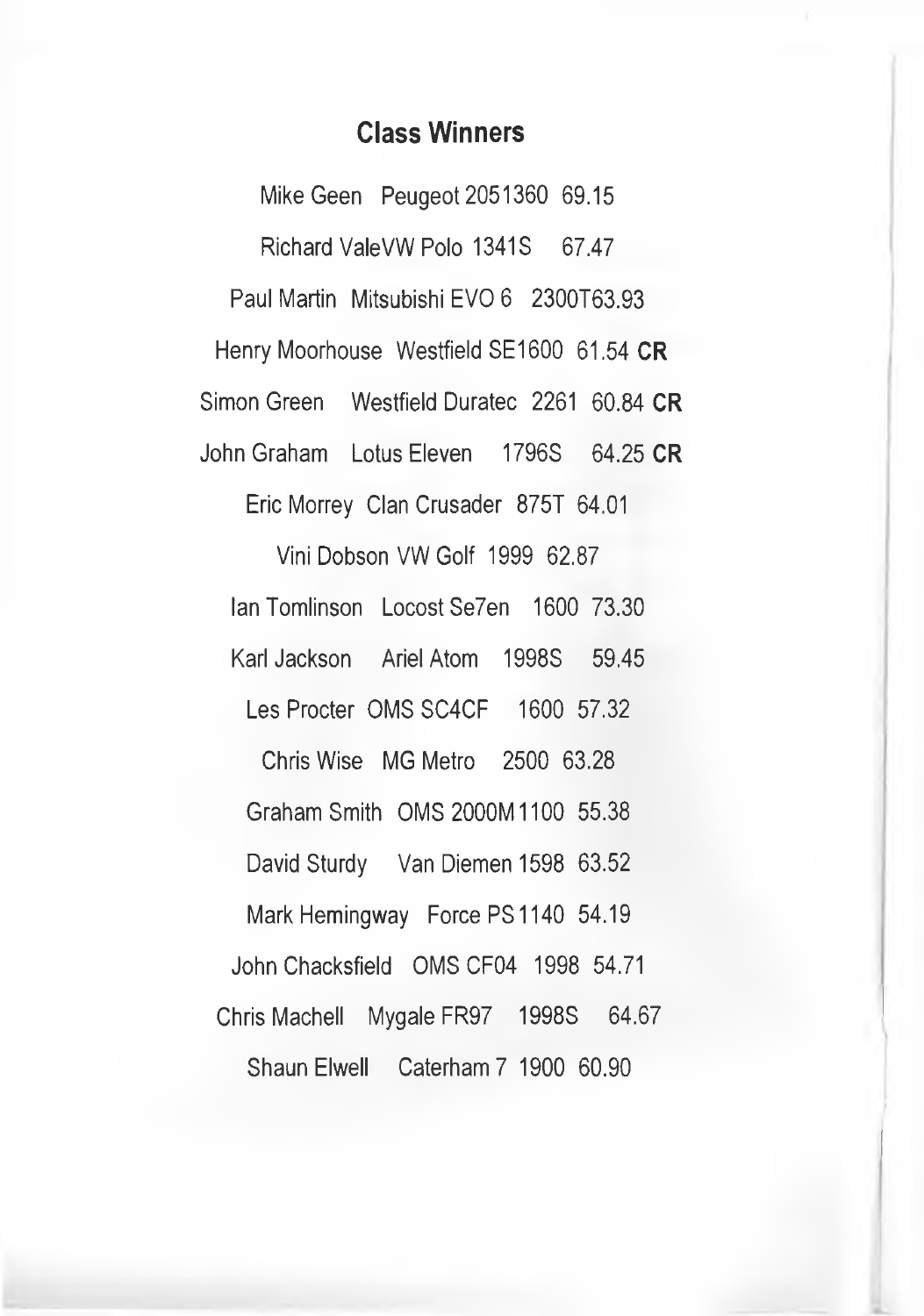### **RESULTS-THE YORKSHIRE SPEED HILLCLIMB MEETING-7th August 2010**

#### **23 LOTUS 7 CARS**

**Holder Darren Luke CarCaterham CC1396**

**Record 56.62 03 August 2008**

|   |                | Ch No. Name                                   | Car                              | <b>CC</b>   | Run1    | Run <sub>2</sub> | Run3  | Run4  | <b>Best</b> | <b>PosPoints</b>        |
|---|----------------|-----------------------------------------------|----------------------------------|-------------|---------|------------------|-------|-------|-------------|-------------------------|
|   |                | 762 Shaun Elwell                              | Caterham 7                       | 1900        | 70.59   | 60.90            | 61.19 | 61.44 | 60.90       | 1                       |
|   |                | 69 Adrian Williams                            | Caterham R500                    | 1796        | 62.82   | 61.43            | 61.75 | 60.91 | 60.91       | 2                       |
|   | 67             | Mark Durrant                                  | Caterham R500                    | 1900        | 63.36   | 60.98            | 61.07 | 61.15 | 60.98       | 3                       |
|   | 65             | Robert Margel                                 | Caterham                         | 1399        | 63.31   | 61.89            | 61.71 | 61.50 | 61.50       | 4                       |
|   | 59             | Mike Sankey                                   | Caterham 7                       | 1800        | 62.58   | 62.50            | 61.83 | 62.75 | 61.83       | 5                       |
|   |                | 754 Chris Howard-Harris Caterham 7            |                                  | 1795        | 77.15   | 63.62            | 62.64 | 70.71 | 62.64       | 6                       |
|   | 50             | Jeff Smith                                    | Caterham 7                       | 1800        | 65.34   | 64.82            | 64.32 | 63.95 | 63.95       | 7                       |
|   | 57             | Stuart Miller                                 | Caterham SL                      | 1800        | 66.98   | 66.72            | 64.18 | 65.26 | 64.18       | 8                       |
|   |                | 746 Mark Gibson                               | Caterham SL                      | 1800        | 71.37   | 65.34            | 64.50 | 64.22 | 64.22       | 9                       |
|   | 55             | Nigel Fox                                     | Caterham 7                       | 1988        | 64.91   | 66.51            | 64.61 | 81.66 | 64.61       | 10                      |
|   | 54             | Lynn Gilbert                                  | Caterham 7                       | 1795        | 70.05   | 67.34            | 66,40 | 65.41 | 65.41       | 11                      |
|   | 63             | Steve Holland                                 | Caterham SL                      | 1800        | 68.39   | 65.84            |       |       | 65.84       | 12                      |
|   | 53             | Chris Gibbs                                   | Caterham 7                       | 1588        | 66.42   | 66.35            | 65.92 | 66.63 | 65.92       | 13                      |
|   | 45             | David Horne                                   | Caterham 7                       | 1600        | 69.58   | 68.25            | 67.23 | 68.13 | 67.23       | 14                      |
|   | 62             | <b>Gill Elwell</b>                            | Caterham 7                       | 1900        | 77.83   | 74.82            | 72.12 | 69.74 | 69.74       | 15                      |
|   | 46             | Suzanne Gibson                                | Caterham SL                      | 1800        | 77.35   | 75.23            | 72.49 | 69.93 | 69.93       | 16                      |
|   |                | 739 David Dowson                              | Caterham 7                       | 1800        | 76.13   | 73.36            | 71.93 | 73.26 | 71.93       | 17                      |
|   | 39             | Jessica Dowson                                | Caterham 7                       | 1800        | 87.33   | 85.68            | 82.36 | 83.02 | 82.36       | 18                      |
|   | 61             | Kaspar McFarlane                              | Caterham 7                       | 1782        | Retired |                  |       |       |             |                         |
|   |                | 761 Dave McFarlane                            | Caterham 7                       | 1782        | Retired |                  |       |       |             |                         |
|   |                | 1a Road Modified Saloon & Sports up to 1400cc |                                  |             |         |                  |       |       |             |                         |
|   | <b>Sponsor</b> |                                               | David Auden - Rallycar Insurance |             |         |                  |       |       |             |                         |
|   |                | Holder Steve Foster Car PEUGEOT 205 CC 1,360  |                                  |             |         |                  |       |       |             |                         |
|   |                | <b>Record 67.65</b><br>04 June 2006           |                                  | Bogey 87.65 |         |                  |       |       |             |                         |
|   |                | Ch No. Name                                   | Car                              | cc          | Run1    | Run2             | Run3  | Run4  | <b>Best</b> | <b>PosPoints</b>        |
|   |                | 74 Mike Geen                                  | Peugeot 205                      | 1360        | 70.45   | 69.99            | 69.18 | 69.15 | 69.15       | 1                       |
| н |                | 774 Robert Bellerby                           | Peugeot 205                      | 1360        | 70.09   | 69.81            | 69.85 | 69.24 | 69.24       | $\overline{2}$<br>18.41 |
|   |                | 72 Adam Greenwood                             | Rover Mini                       | 1380        | 73.82   | 74.51            | 73.60 | 74.31 | 73.60       | 3                       |
|   | 71             | Michael Andrews                               | Peugeot 106                      | 1294        | 76.01   | 76.25            | 75.13 | 74.93 | 74.93       | 4                       |
|   | 73             | David Holden                                  | Alpine Renault                   | 1397        | 83.71   | 76.70            | 76.66 | 75.93 | 75.93       | 5                       |
|   |                |                                               | A110                             |             |         |                  |       |       |             |                         |

### **1b Road Modified Saloon & Sport over 1400cc and up to 2000cc**

Holder David Sturdy Car VW Polo CC 1275 S

771 Ian Yates

| Record 66.92 30 August 2009<br>Bogey 86.92 |  |                     |                              |       |       |       |       |       |             |   |                  |
|--------------------------------------------|--|---------------------|------------------------------|-------|-------|-------|-------|-------|-------------|---|------------------|
|                                            |  | Ch No. Name         | Car                          | cс    | Run1  | Run2  | Run3  | Run4  | <b>Best</b> |   | <b>PosPoints</b> |
| H.                                         |  | 88 Richard Vale     | VW Polo                      | 1341S | 68.54 | 67.47 | 67.62 | 67.49 | 67.47       |   | 19.45            |
|                                            |  | H 87 Steve Mitchell | Peugeot 205                  | 1905  | 69.65 | 68.63 | 68.18 | 96.30 | 68.18       | 2 | 18.74            |
| H.                                         |  | 81 Daniel Hollis    | Honda Integra R 1797         |       | 72.20 | 69.38 | 69.23 | 69.57 | 69.23       | 3 | 17.69            |
| Н.                                         |  | 86 David Blakeston  | Honda Integra R 1797         |       | 73.08 | 70.90 | 71.05 | 71.51 | 70.90       | 4 | 16.02            |
| H.                                         |  | 78 Tim Houseman     | Ford Puma                    | 1679  | 76.47 | 74.10 | 73.01 | 73.51 | 73.01       | 5 | 13.91            |
| H.                                         |  | 77 Simon Smith      | Ford Focus<br>Zetec          | 1988  | 77.10 | 73.89 | 73.38 | 73.72 | 73.38       | 6 | 13.54            |
|                                            |  | 75 Chris Green      | Abarth 500<br><b>Esseess</b> | 1388  | 82.81 | 73.78 | 73.88 | 74.61 | 73.78       |   |                  |

Peugeot 106 1294 76.11 79.55 76.97 76.87 76.11 6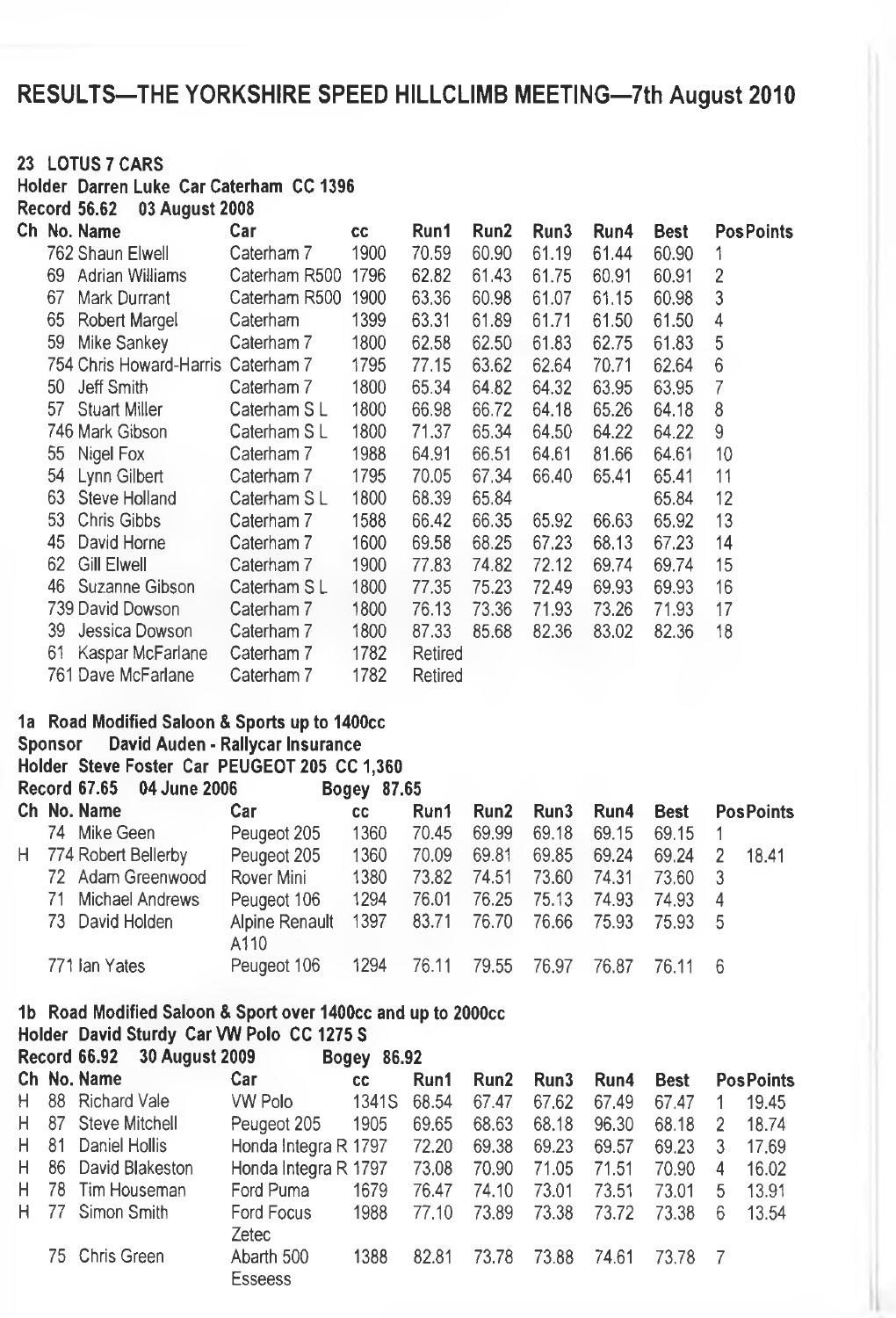| Н<br>н | 79<br>83       | Ch No. Name<br>82 Natasha Forret<br>Andy Birkitt<br>Marie Dobson<br>76 Peter Hembrow     | Car<br>Mazda MX5<br>Ford Sierra<br><b>MG BGT</b><br>Renault Clio<br>Williams | cc<br>1600<br>1998<br>1950<br>1998 | Run1<br>79.95<br>82.07<br>91.04<br>N/S | Run2<br>76.59<br>78.34<br>86.39 | Run3<br>76.59<br>78.71<br>85.13 | Run4<br>76.90<br>77.50<br>85.87 | <b>Best</b><br>76.59<br>77.50<br>85.13 | 8<br>9<br>10        | Pos Points<br>10.33<br>1.79 |
|--------|----------------|------------------------------------------------------------------------------------------|------------------------------------------------------------------------------|------------------------------------|----------------------------------------|---------------------------------|---------------------------------|---------------------------------|----------------------------------------|---------------------|-----------------------------|
|        |                | 1c Road Modified Saloon & Sports over 2000cc                                             |                                                                              |                                    |                                        |                                 |                                 |                                 |                                        |                     |                             |
|        |                | Holder Paul Martin Car MITSUBISHI EVO 6 CC 2300 T<br><b>Record 62.36</b><br>06 June 2009 |                                                                              | Bogey 82.36                        |                                        |                                 |                                 |                                 |                                        |                     |                             |
|        |                | Ch No. Name                                                                              | Car                                                                          | <b>CC</b>                          | Run1                                   | Run <sub>2</sub>                | Run3                            | Run4                            | <b>Best</b>                            |                     | <b>PosPoints</b>            |
| н      |                | 95 Paul Martin                                                                           | Mitsubishi Evo 6 2300T                                                       |                                    | 64.21                                  | 63.93                           | 64.18                           | 64.14                           | 63.93                                  | 1                   | 18.43                       |
|        |                | 93 Bob Potts                                                                             | Subaru Imprezza1998T                                                         |                                    | 72.05                                  | 69.96                           | 70.49                           | 70.47                           | 69.96                                  | 2                   |                             |
|        | 91             | Jonathan Plowe                                                                           | Gilbem Genie                                                                 | 3100                               | 73.42                                  | 74.99                           | 74.50                           | 73.98                           | 73.42                                  | 3                   |                             |
| н      |                | 89 Paul Houghton                                                                         | Porsche 924S                                                                 | 2479                               | 75.86                                  | 74.30                           | 78.33                           | 75.14                           | 74.30                                  | 4                   | 8.06                        |
|        |                | 789 Adrian Winnard                                                                       | Porsche 924S                                                                 | 2479                               | 76.25                                  | 74.85                           | 75.17                           | 77.74                           | 74.85                                  | 5                   |                             |
|        |                | 90 Peter Hubbard                                                                         | Marcos GT                                                                    | 3100                               | 85.98                                  | 83.44                           | 80.90                           |                                 | 80.90                                  | 6                   |                             |
|        |                |                                                                                          | Sports                                                                       |                                    |                                        |                                 |                                 |                                 |                                        |                     |                             |
|        |                |                                                                                          |                                                                              |                                    |                                        |                                 |                                 |                                 |                                        |                     |                             |
|        |                | 2a Road Modified Kit, Replica Etc up to 1700cc                                           |                                                                              |                                    |                                        |                                 |                                 |                                 |                                        |                     |                             |
|        |                | Holder Henry Moorhouse Car Westfield CC 1,600                                            |                                                                              |                                    |                                        |                                 |                                 |                                 |                                        |                     |                             |
|        |                | <b>Record 62.46</b><br>08 May 2010                                                       |                                                                              | Bogey 81.14                        |                                        |                                 |                                 |                                 |                                        |                     |                             |
|        |                | Ch No. Name                                                                              | Car                                                                          | <b>CC</b>                          | Run1                                   | Run2                            | Run3                            | Run4                            | <b>Best</b>                            |                     | <b>Pos Points</b>           |
| н      |                | 99 Henry Moorhouse                                                                       | <b>Westfield SE</b>                                                          | 1600                               | 62.26                                  | 61.54                           | 67.30                           | 121.66                          | 61.54                                  | 1<br>$\overline{2}$ | 19.60                       |
|        |                | 98 Robert Bellerby                                                                       | Sylva Striker                                                                | 1700                               | 63.86                                  | F/R                             | 62.32                           | 62.50                           | 62.32                                  |                     |                             |
| Н.     | 97             | 798 Mike Smith<br>Michael Bellerby                                                       | Sylva Striker<br>Sylva Striker                                               | 1700<br>1600                       | 63.43<br>64.05                         | 62.83<br>62.96                  | 63.47<br>62.96                  | 63.28<br>63.03                  | 62.83<br>62.96                         | 3<br>4              | 18.18                       |
|        | 96.            | Tim Richardson                                                                           | Caterham SL                                                                  | 1600                               | 68.06                                  | 69.62                           | 70.57                           | 66.30                           | 66.30                                  | 5                   |                             |
|        |                |                                                                                          |                                                                              |                                    |                                        |                                 |                                 |                                 |                                        |                     |                             |
|        |                | 2b Road Modified Kit, Replica Etc over 1700cc                                            |                                                                              |                                    |                                        |                                 |                                 |                                 |                                        |                     |                             |
|        | <b>Sponsor</b> | <b>KT Green</b><br>Holder Simon Green Car Westfield Duratec CC 2261                      |                                                                              |                                    |                                        |                                 |                                 |                                 |                                        |                     |                             |
|        |                | <b>Record 61.49</b><br>08 May 2010                                                       |                                                                              | Bogey 80.28                        |                                        |                                 |                                 |                                 |                                        |                     |                             |
|        |                | Ch No. Name                                                                              | Car                                                                          | cc                                 | Run1                                   | Run2                            | Run3                            | Run4                            | <b>Best</b>                            |                     | <b>PosPoints</b>            |
| Н.     |                | 104 Simon Green                                                                          | Westfield<br>Duratec                                                         | 2261                               | 62.04                                  | F/R                             | 60.90                           | 60.84                           | 60.84                                  | 1                   | 19.44                       |
|        |                | 102 Brian Newton                                                                         | <b>Westfield SE</b>                                                          | 2100                               | 77.31                                  | 74.58                           | 74.77                           | 72.80                           | 72.80                                  | $\overline{c}$      |                             |
| н      |                | 103 Chris Price                                                                          | Car Craft<br>Cyclone                                                         | 2000T                              | 73.80                                  |                                 |                                 |                                 | 73.80                                  | 3                   | 6.48                        |
|        |                |                                                                                          |                                                                              |                                    |                                        |                                 |                                 |                                 |                                        |                     |                             |
|        | <b>Sponsor</b> | 2e Roadgoing Lotus Elise and other non-ferrous Cars<br><b>Pure Lotus</b>                 |                                                                              |                                    |                                        |                                 |                                 |                                 |                                        |                     |                             |
|        |                | Holder Sarah Bosworth Car Lotus Elise CC 1796 S<br><b>Record 64.55</b><br>02 August 2009 |                                                                              | Bogey 83.32                        |                                        |                                 |                                 |                                 |                                        |                     |                             |
|        |                | Ch No. Name                                                                              | Car                                                                          | cc                                 | Run1                                   | Run2                            | Run3                            | Run4                            | <b>Best</b>                            |                     | <b>PosPoints</b>            |
| H.     |                | 110 John Graham                                                                          | Lotus Eleven                                                                 | 1796S                              | 64.64                                  | 65.09                           | 64.25                           | 65.10                           | 64.25                                  | 1                   | 19.07                       |
| н      |                | 109 Sarah Bosworth                                                                       | Lotus Elise                                                                  | 1796                               | 66.70                                  | 68.94                           | 64.78                           | 65.06                           | 64.78                                  | 2                   | 18.54                       |
| н      |                | 108 Tracey Taylor-West Lotus Elise                                                       |                                                                              | 1796                               | 66.47                                  | 66.65                           | 66.32                           | 66.87                           | 66.32                                  | 3                   | 17.00                       |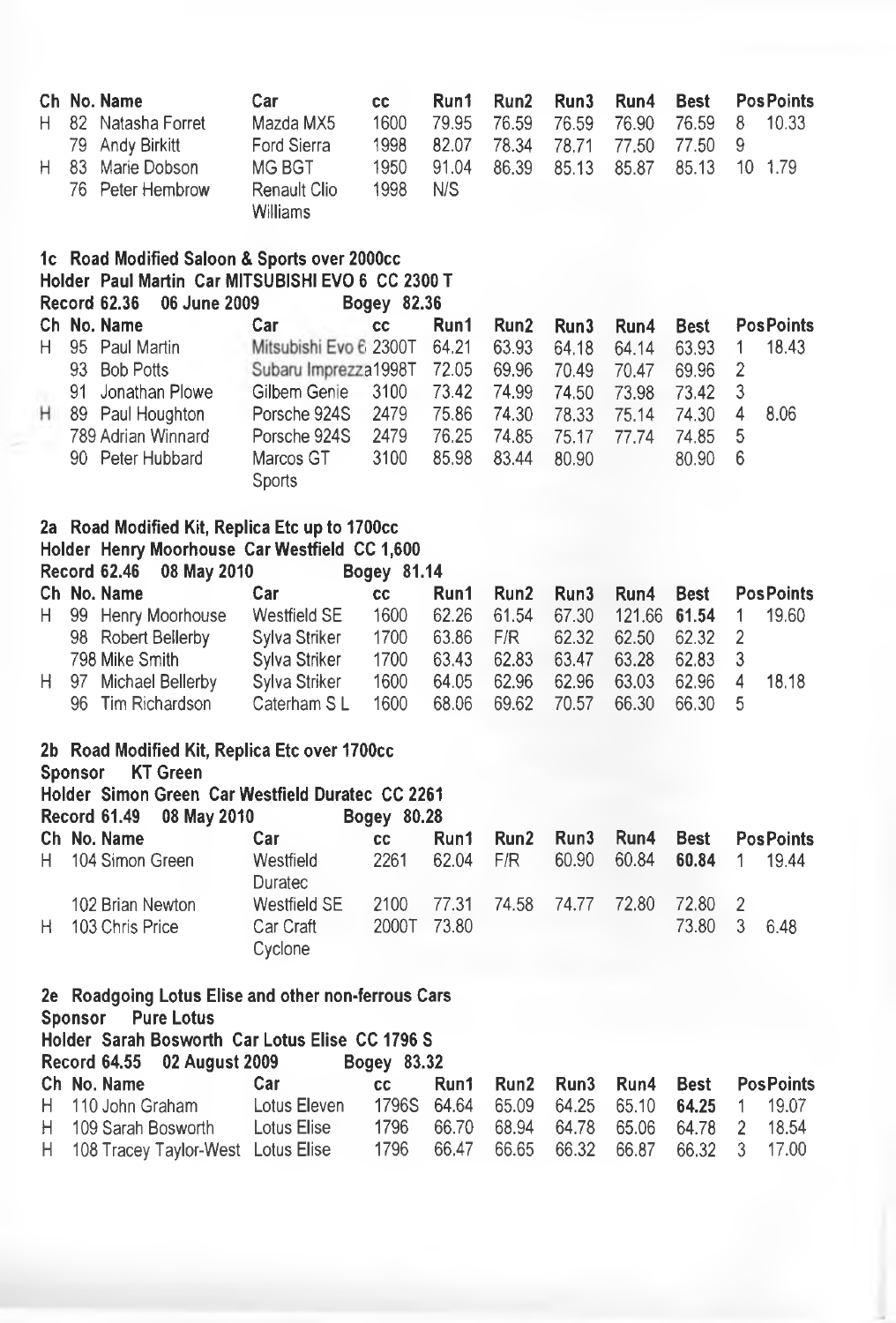|    | 3a Modified Production Cars, Excl Kit, Replica etc up to 1400cc<br>Holder Matthew Pinder Car MG Metro CC 1,380 T |                       |             |       |                  |       |       |             |                   |  |  |  |
|----|------------------------------------------------------------------------------------------------------------------|-----------------------|-------------|-------|------------------|-------|-------|-------------|-------------------|--|--|--|
|    | <b>Record 63.70</b><br>10 May 1998                                                                               |                       | Bogey 83.70 |       |                  |       |       |             |                   |  |  |  |
|    | Ch No. Name                                                                                                      | Car                   | cc          | Run1  | Run2             | Run3  | Run4  | <b>Best</b> | <b>PosPoints</b>  |  |  |  |
|    | 111 Eric Morrey                                                                                                  | Clan Crusader         | 875T        | 64.01 | 64.24            |       |       | 64.01       | 1                 |  |  |  |
|    | 70 James Hudson                                                                                                  | Peugeot 205           | 1360        | 76.74 | 71.05            | 70.05 | 70.51 | 70.05       | 2                 |  |  |  |
|    |                                                                                                                  |                       |             |       |                  |       |       |             |                   |  |  |  |
|    | 3b Modified Production Cars, Excl Kit, Replica 1400cc to 2000cc                                                  |                       |             |       |                  |       |       |             |                   |  |  |  |
|    | <b>Richard Eggar Insurance</b><br><b>Sponsor</b>                                                                 |                       |             |       |                  |       |       |             |                   |  |  |  |
|    | Holder Mark Waldron Car Lotus Elise CC 1,396                                                                     |                       |             |       |                  |       |       |             |                   |  |  |  |
|    | Record 60.51<br>07 October 2001                                                                                  |                       | Bogey 80.51 |       |                  |       |       |             |                   |  |  |  |
|    | Ch No. Name                                                                                                      | Car                   | CC          | Run1  | Run2             | Run3  | Run4  | <b>Best</b> | <b>PosPoints</b>  |  |  |  |
| Н. | 114 Vini Dobson                                                                                                  | <b>VW Golf</b>        | 1999        | 63.08 | 62.94            | 62.87 | 62.97 | 62.87       | 1<br>17.64        |  |  |  |
|    | 112 Simon Andrews                                                                                                | MG TF                 | 1800        | 65.89 | 65.14            | 65.26 |       | 65.14       | $\overline{2}$    |  |  |  |
|    | 113 Chris Flavell                                                                                                | Peugeot 205 GTi1905   |             | 68.04 | 68.01            | 67.95 |       | 67.95       | 3                 |  |  |  |
|    |                                                                                                                  |                       |             |       |                  |       |       |             |                   |  |  |  |
|    | 3f Modified Kit, Replica and Spacefamed Cars up to 1700cc                                                        |                       |             |       |                  |       |       |             |                   |  |  |  |
|    | Holder Andrew Griffiths Car Caterham 7 CC 1396                                                                   |                       |             |       |                  |       |       |             |                   |  |  |  |
|    | <b>Record 57.32</b><br>05 July 2009                                                                              |                       | Bogey 77.32 |       |                  |       |       |             |                   |  |  |  |
|    | Ch No. Name                                                                                                      | Car                   | cc          | Run1  | Run2             | Run3  | Run4  | <b>Best</b> | <b>Pos Points</b> |  |  |  |
|    | 117 Ian Tomlinson                                                                                                | Locost Se7en          | 1600        | 78.06 | 75.67            | 73.30 | 75.07 | 73.30       | 1                 |  |  |  |
|    |                                                                                                                  |                       |             |       |                  |       |       |             |                   |  |  |  |
|    | 3g Modified Kit, Replica and Spacefamed Cars over 1700cc                                                         |                       |             |       |                  |       |       |             |                   |  |  |  |
|    | Holder Tim Coventry Car Westfield S Eight CC 5300 S                                                              |                       |             |       |                  |       |       |             |                   |  |  |  |
|    | Record 58.17<br>06 July 1997                                                                                     |                       | Bogey 78.17 |       |                  |       |       |             |                   |  |  |  |
|    | Ch No. Name                                                                                                      | Car                   | cc          | Run1  | Run <sub>2</sub> | Run3  | Run4  | <b>Best</b> | <b>PosPoints</b>  |  |  |  |
| Н. | 124 Karl Jackson                                                                                                 | Ariel Atom            | 1998S       | 60.45 | 59.67            | 59.45 | 61.16 | 59.45       | 18.72<br>1        |  |  |  |
|    | 123 Allan Warburton                                                                                              | Caterham 7            | 1800        | 60.64 | 60.18            | 61.08 | 61.17 | 60.18       | 2                 |  |  |  |
|    | 923 David Warburton                                                                                              | Caterham 7            | 1800        | 62.04 | 61.22            | 60.88 | 61.68 | 60.88       | 3                 |  |  |  |
|    |                                                                                                                  |                       |             |       |                  |       |       |             |                   |  |  |  |
|    | 4a Sports Libre and Hillclimb Super Sport Cars up to 2000cc                                                      |                       |             |       |                  |       |       |             |                   |  |  |  |
|    | Holder Ed Hollier Car OMS SC1 CC 1585                                                                            |                       |             |       |                  |       |       |             |                   |  |  |  |
|    | 08 July 2007<br><b>Record 54.34</b>                                                                              |                       | Bogey 74.34 |       |                  |       |       |             |                   |  |  |  |
|    | Ch No. Name                                                                                                      | Car                   | <b>CC</b>   | Run1  | Run2             | Run3  | Run4  | <b>Best</b> | <b>PosPoints</b>  |  |  |  |
| Н. | 133 Les Procter                                                                                                  | OMS SC4CF             | 1600        | 59.88 | 57.32            | 57.78 |       | 57.32       | 1<br>17.02        |  |  |  |
| н  |                                                                                                                  |                       |             | 59.58 | 58.65            | 58.09 | 58.75 | 58.09       | 16.25<br>2        |  |  |  |
|    | 934 Sarah Cordingley                                                                                             | Radical Prosport 1300 |             | 58.16 | 59.44            | 59.63 |       | 58.16       | 16.18             |  |  |  |
| H. | 134 Dale Cordingley                                                                                              | Radical Prosport 1300 | 1396        |       |                  |       |       |             | 3                 |  |  |  |
|    | 131 Keith Hardy                                                                                                  | Radical SR3           |             | 64.11 | 63.82            | 63.36 |       | 63.36       | 4                 |  |  |  |
|    | 128 Allan McDonald                                                                                               | Morris Mini Busa 1340 |             | 65.64 | 63.65            | 63.65 | 69.91 | 63.65       | 5                 |  |  |  |
|    |                                                                                                                  |                       |             |       |                  |       |       |             |                   |  |  |  |
|    | 4b Sports Libre Cars over 2000cc                                                                                 |                       |             |       |                  |       |       |             |                   |  |  |  |
|    | Holder Matthew Harrison Car SPA 04 CC 3500                                                                       |                       |             |       |                  |       |       |             |                   |  |  |  |
|    | Record 52.98 02 July 2006                                                                                        |                       | Bogey 72.98 |       |                  |       |       |             |                   |  |  |  |
|    | Ch No. Name                                                                                                      | Car                   | СC          | Run1  | Run2             | Run3  | Run4  | <b>Best</b> | <b>PosPoints</b>  |  |  |  |
|    | 138 Chris Wise                                                                                                   | <b>MG Metro</b>       | 2500        | 72.29 | 64.60            | 63.28 | 66.88 | 63.28       | 1                 |  |  |  |
|    | 137 George Tatham                                                                                                | McLaren M12C 7540     |             | 83.59 | 86.10            | 81.55 |       | 81.55       | 2                 |  |  |  |
|    |                                                                                                                  |                       |             |       |                  |       |       |             |                   |  |  |  |
|    | 5a Racing Cars up to 1100cc                                                                                      |                       |             |       |                  |       |       |             |                   |  |  |  |
|    | Holder Mark Hemingway Car Force HC CC 1089                                                                       |                       |             |       |                  |       |       |             |                   |  |  |  |
|    | <b>Record 52.79</b><br>05 July 2009                                                                              |                       | Bogey 72.79 |       |                  |       |       |             |                   |  |  |  |
|    | Ch No. Name                                                                                                      | Car                   | cc          | Run1  | Run2             | Run3  | Run4  | <b>Best</b> | <b>PosPoints</b>  |  |  |  |
| H  | 145 Graham Smith                                                                                                 | <b>OMS 2000M</b>      | 1100        | 55.38 | 56.53            | 55.86 |       | 55.38       | 17.41<br>1        |  |  |  |
| н. | 144 Richard Vaughan                                                                                              | OMS PR                | 1100        | 60.71 | 59.98            | 59.46 | 63.44 | 59.46       | 2<br>13.33        |  |  |  |
|    | 143 Gordon Hick                                                                                                  | Megapin               | 599         | 65.79 | 65.32            | 65.71 | 73.22 | 65.32       | 3                 |  |  |  |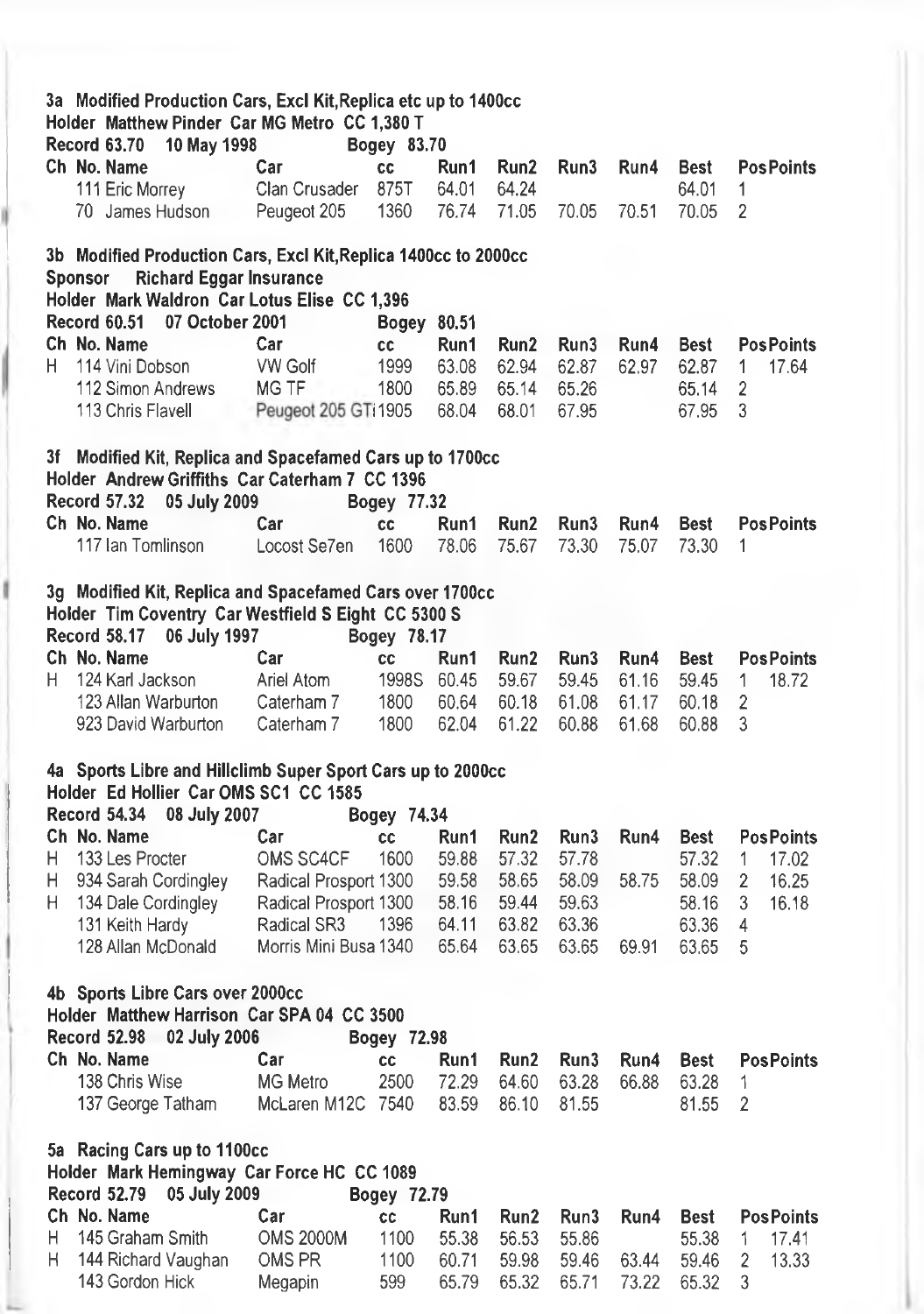#### **5b Formula Ford 1600 Pre-1994**

**Holder David Bailey Car Swift SC93F CC 1,600 Record 60.95 11 April 2004 Bogey 80.95**

|    | кесога оч.ээ<br>TT APHI 2004                                                                                              |                    | podey on ap |            |       |            |            |                         |       |                  |
|----|---------------------------------------------------------------------------------------------------------------------------|--------------------|-------------|------------|-------|------------|------------|-------------------------|-------|------------------|
|    | Ch No. Name                                                                                                               | Car                | <b>CC</b>   | Run1       | Run2  | Run3       | Run4       | <b>Best</b>             |       | <b>PosPoints</b> |
| Н. | 151 David Sturdy                                                                                                          | Van Diemen         | 1598        | 63.94      | 63.79 | 63.52      |            | 63.52<br>$\cdot$ 1      | 17.43 |                  |
|    | 153 Ian Thomas                                                                                                            | Swift SC93F        | 1600        | 64.19      | 64.60 | 63.90      |            | $\overline{2}$<br>63.90 |       |                  |
| H  | 152 Peter Whittle                                                                                                         | Swift FB 91        | 1600        | 66.01      | 64.94 |            |            | 3<br>64.94              | 16.01 |                  |
| H  | 150 Nicola Dearden                                                                                                        | Van Diemen<br>RF91 | 1600        | 75,83      | 74.09 | 74.49      |            | 74.09<br>$\overline{4}$ | 6.86  |                  |
|    | 5c Racing Cars over 1100cc and up to 1600cc<br><b>Elite Systems</b><br>Sponsor<br>Holder Will Hall Car Force HC CC 1595 S |                    |             |            |       |            |            |                         |       |                  |
|    | Record 51.90<br>05 July 2009                                                                                              |                    | Bogey 71.90 |            |       |            |            |                         |       |                  |
|    | Ch No. Name                                                                                                               | Car                | <b>CC</b>   | Run1       | Run2  | Run3       | Run4       | <b>Best</b>             |       | <b>PosPoints</b> |
|    | 155 Mark Hemingway                                                                                                        | Force PS           | 1140        | 57.58      | 55.26 | 54.19      |            | 54.19                   | 1     |                  |
| H  | 161 Iain Davidson                                                                                                         | OMS CF09           | 1600        | 55.57      | 56.04 | 56.12      |            | 55.57                   | 2     | 16.33            |
|    | 156 Lee Griffiths                                                                                                         | <b>OMS Hornet</b>  | 1298        | <b>DNF</b> | 55.61 | 55.87      | <b>DNF</b> | 55.61                   | 3     |                  |
| н  | 162 Clive Lightburn                                                                                                       | OMS CF04           | 1594        | F/R        | 56.42 | 57.01      | 58.02      | 56.42                   | 4     | 15.48            |
|    | 154 Drew Dawson                                                                                                           | DJ Firehawk        | 1298        | 58.16      | 56.64 | 57.36      |            | 56.64                   | 5     |                  |
| н  | 962 David Grey                                                                                                            | OMS CF04           | 1594        | 74.72      | 56.77 | 58.31      | 58.66      | 56.77                   | 6     | 15.13            |
| н  | 157 Ed Carter                                                                                                             | Jedi MK1           | 1370        | 57.98      | 56.88 | <b>DNF</b> | 65.53      | 56.88                   | 7     | 15.02            |
|    | 160 Paul Gibson                                                                                                           | <b>OMS 2000M</b>   | 1200        | 59.35      | 58.10 | 58.16      |            | 58.10                   | 8     |                  |
|    | 159 Philip Beadnall                                                                                                       | <b>OMS 2000M</b>   | 1300        | 58.33      | 58.77 | 59.31      |            | 58.33                   | 9     |                  |
| H  | 957 Steve Carter                                                                                                          | Jedi MK1           | 1370        | 62.12      | 60.38 | 62.14      | 63.09      | 60.38                   | 10    | 11.52            |
|    | 958 Neville Rollason                                                                                                      | <b>OMS 25</b>      | 1600        | 67.59      | 62.85 | 60.93      | 71.33      | 60.93                   | 11    |                  |
|    | 158 Craig Bates                                                                                                           | <b>OMS 25</b>      | 1600        | 70.31      | 66.02 | 64.95      |            | 64.95                   | 12    |                  |
| H. | 961 Janet Ford                                                                                                            | OMS CF09           | 1600        | 67.42      | 66.44 | 66.19      |            | 66.19                   |       | 13 5.71          |
|    |                                                                                                                           |                    |             |            |       |            |            |                         |       |                  |

### **5d Racing Cars Over 1600cc And Up To 2000cc**

|                 | Car                                                                              | CC.  |                                                                |       |                                                      |                                                     |
|-----------------|----------------------------------------------------------------------------------|------|----------------------------------------------------------------|-------|------------------------------------------------------|-----------------------------------------------------|
|                 | OMS CF04                                                                         | 1998 |                                                                |       |                                                      |                                                     |
|                 | Ralt RT3                                                                         | 1998 |                                                                | 59.45 | 59.45 2                                              |                                                     |
| 167 John Burton | Ralt RT3                                                                         |      |                                                                | 60.79 | 60.57 3                                              |                                                     |
|                 | Record 51.87 05-Jul-09<br>Ch No. Name<br>H 169 John Chacksfield<br>967 John Opie |      | Holder Paul Haimes Dallara F301 1.998 cc<br><b>Bogey 69.87</b> |       | 54.71 55.17 54.71<br>60.65 59.77<br>1998 61.11 60.57 | Run1 Run2 Run3 Run4 Best PosPoints<br>54.71 1 17.16 |

| 5e Racing Cars over 2000cc                   |             |                                     |      |  |  |  |  |                               |
|----------------------------------------------|-------------|-------------------------------------|------|--|--|--|--|-------------------------------|
| Holder Scott Moran Car Gould GR61X CC 3500 S |             |                                     |      |  |  |  |  |                               |
| Record 49.73 05 July 2009<br>Bogey 69.73     |             |                                     |      |  |  |  |  |                               |
| Ch No. Name                                  | Car         | cc.                                 | Run1 |  |  |  |  | Run2 Run3 Run4 Best PosPoints |
| 172 Chris Machell                            | Mvgale FR97 | 1998S DNF 66.24 64.67 77.12 64.67 1 |      |  |  |  |  |                               |

# **To view entry lists for all events visit vmw.harewoodhill.com**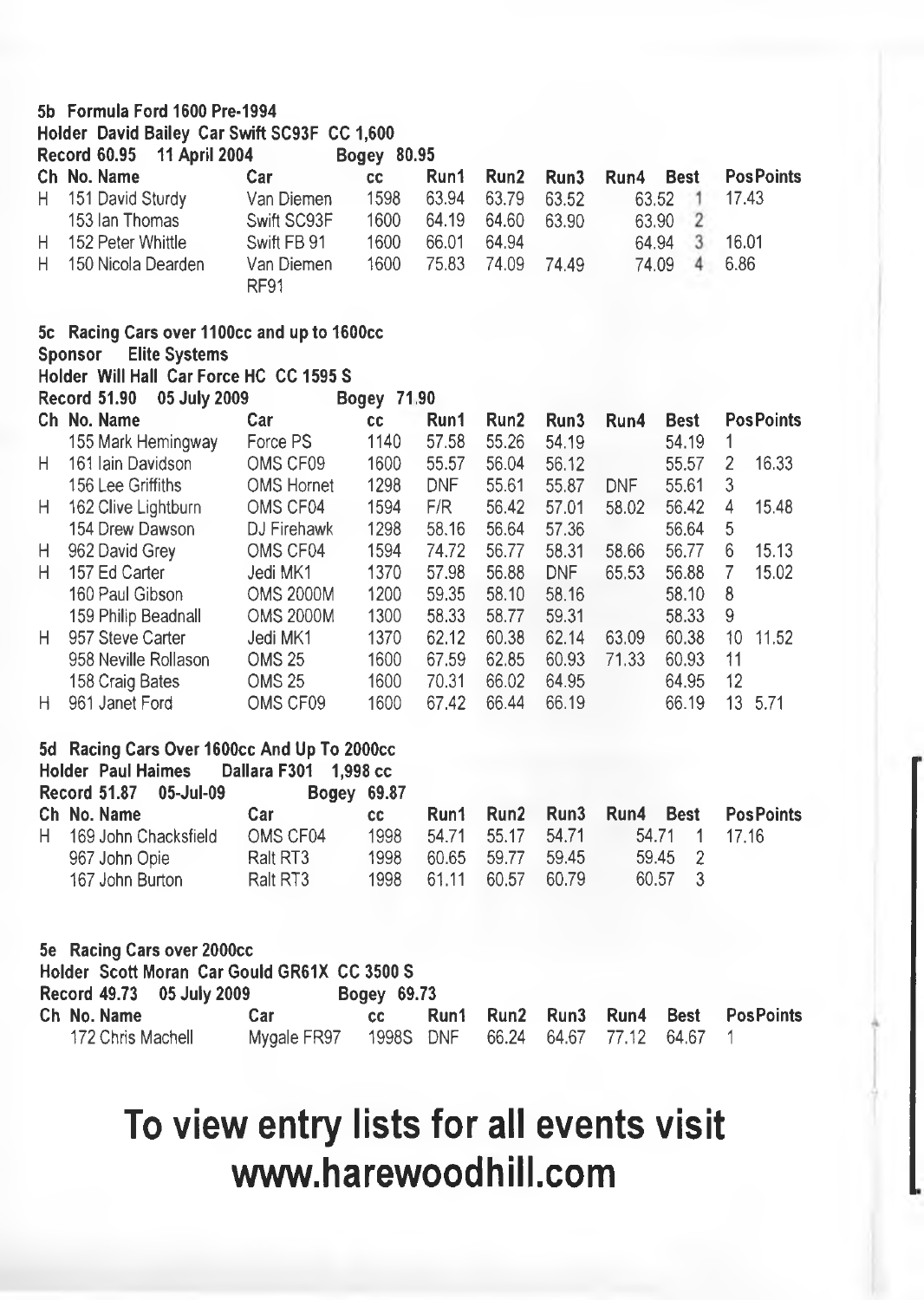

# **2010 Event dates**

29 August Summer Championship Hillclimb 18 September Greenwood Cup Hillclimb 19 September Mike Wilson Memorial Hillclimb



|               | <b>Donor</b>                          | <b>Prize</b>               | Winner            |
|---------------|---------------------------------------|----------------------------|-------------------|
|               | <b>BARC</b>                           | Whisky                     | Mark Jarvis       |
| S DRAW        | <b>BARC</b>                           | White Wine                 | Geoff Barker      |
|               | <b>BARC</b>                           | <b>Red Wine</b>            | Ray Whittaker     |
|               | Karl Jackson                          | Chocolates                 | Rebecca Farrell   |
|               | <b>Chris Price</b>                    | <b>Red Wine</b>            | Andy Morse        |
|               | <b>Chris Price</b>                    | White Wine                 | Peter Walker      |
| <b>IARSHA</b> | Pete Cahill/Wendy Blakestone Red Wine |                            | John Jackson      |
|               | lan Thomas                            | <b>Red Wine</b>            | John Hawthorne    |
|               | <b>Graham Smith</b>                   | <b>Emirates Toiletries</b> | <b>Clive Bell</b> |
|               |                                       |                            |                   |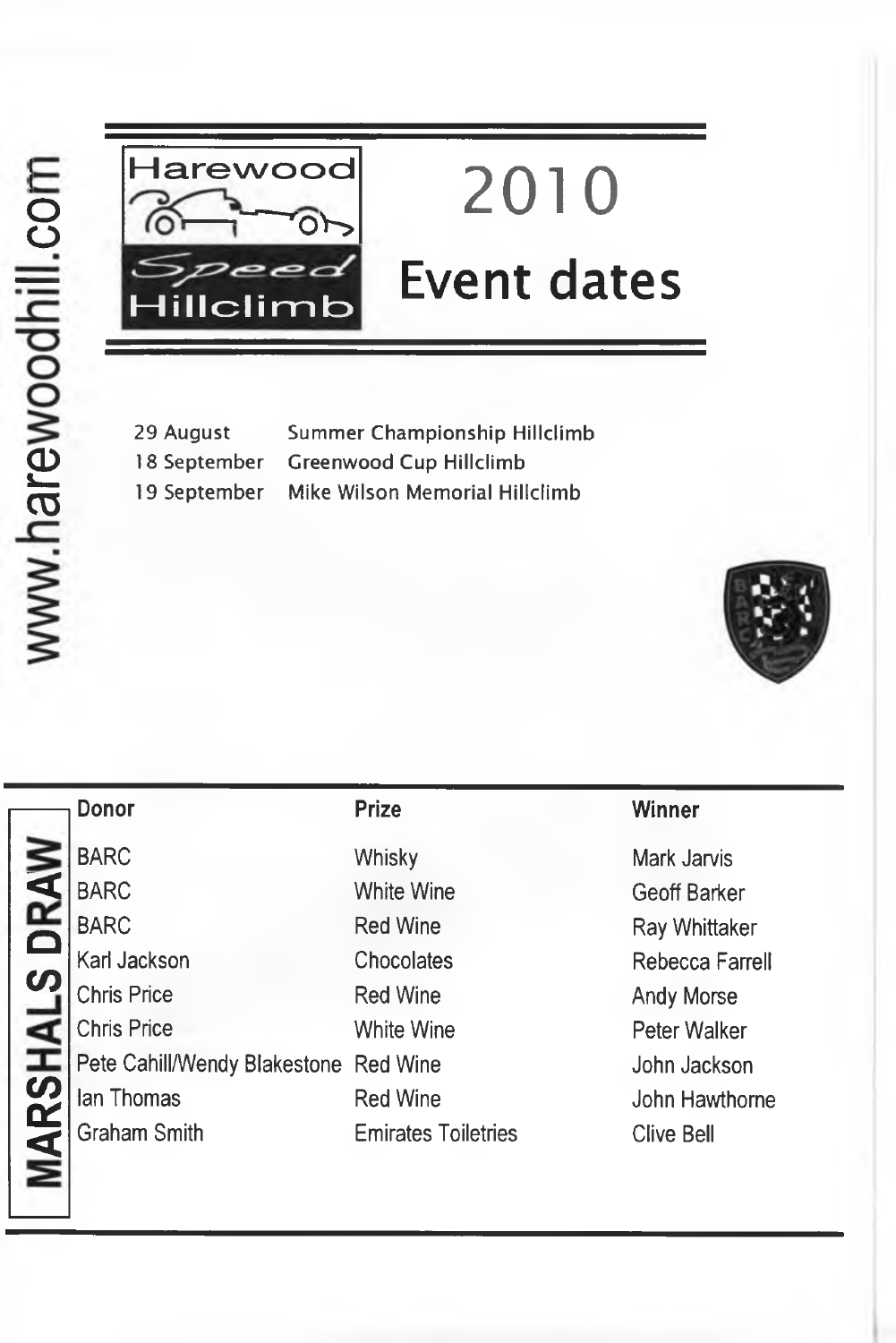| No. S1 S2<br>S3<br>S <sub>5</sub><br>S4<br>S6<br>Time<br>150 2.44 10.77<br>15.73<br>15.63<br>17.77<br>13.49<br>75.83<br>39<br>2.7112.91<br>19.66<br>18,12<br>20.21<br>13.72<br>87.33<br>151 2.38 9.09<br>13.21<br>13,60<br>63.94<br>2.529.87<br>14.95<br>45<br>14.76<br>16.60<br>10.88<br>69.58<br>152 2.49 9.35<br>13.78<br>13.94<br>15.77<br>66.01<br>10.68<br>2.90 11.04<br>17.09<br>16.15<br>17.66<br>12,51<br>77.35<br>46<br>153 2.47 9.11<br>64.19<br>13.47<br>2.389.64<br>13.95<br>13.64<br>15.44<br>10.29<br>50<br>65.34<br>58.16<br>154 58.16<br>2.429.50<br>53<br>14.18<br>14.05<br>15.76<br>10.51<br>66.42<br>155 2.09 8.12<br>12.41<br>12.06<br>13.70<br>9.20<br>57.58<br>2.44 10.41<br>54<br>15.08<br>15.00<br>15.87<br>11.25<br>70.05<br><b>DNF</b><br>156 2.20 8.10<br>11.79<br>11.55<br>12.81<br>2.769.30<br>55<br>13,89<br>13.60<br>15.12<br>10.24<br>64.91<br>157 2.25 8.20<br>13.94<br>9.10<br>57.98<br>12.46<br>12.03<br>57<br>2.449.66<br>14.11<br>14.79<br>15.75<br>10.23<br>66.98<br>158 2.22 11.20<br>70.31<br>15.03<br>14.09<br>16.56<br>11,21<br>59<br>2.588.97<br>13.28<br>13.30<br>14.70<br>9,75<br>62.58<br>159 2.28 8.34<br>12.65<br>12.38<br>13.65<br>9.03<br>58.33<br>62<br>2.56 11.39<br>17.38<br>16.54<br>17.86<br>12.10<br>77.83<br>160 2.198.38<br>13.23<br>12.53<br>13.59<br>9.43<br>59.35<br>63<br>2,599.93<br>14,75<br>14.43<br>16.08<br>10.61<br>68.39<br>161 2.25 7.63<br>11.85<br>11.54<br>13.56<br>8.74<br>55.57<br>65<br>2.318.94<br>13.56<br>13.14<br>15.20<br>63.31<br>10.16<br>162 2.43 8.19<br>12.11<br>12.00<br>13.45<br>F/R<br>2.308.78<br>67<br>13.44<br>12.74<br>16.22<br>9.88<br>63.36<br>167 2.11 8.92<br>12.80<br>61.11<br>13.12<br>14.52<br>9.64<br>69<br>2.308.68<br>13.21<br>13.42<br>14.74<br>10.47<br>62.82<br>169 2.20 7.66<br>11.75<br>11.49<br>13.19<br>8.42<br>54.71<br>70<br>2.74 10.05<br>14.86<br>18.93<br>18.05<br>12.11<br>76.74<br>172 2.18 9.10<br>13.53<br><b>DNF</b><br>13.38<br>43.11<br>3.0111.44<br>15.54<br>17,72<br>12.12<br>71<br>16.18<br>76.01<br>739 2.60 10.88<br>76.13<br>16.57<br>15.79<br>17.83<br>12.46<br>72<br>2,77 10,31<br>15.47<br>15.61<br>17.60<br>12.06<br>73.82<br>746 2.56 10.37<br>14.61<br>14.79<br>17,28<br>11.76<br>71.37<br>73<br>3.33 12.42<br>16.53<br>17.09<br>20.63<br>13.71<br>83.71<br>754 2.84 11.20<br>15.93<br>16.25<br>18.14<br>12.79<br>77.15<br>2.799.95<br>74<br>14.93<br>14.86<br>16.51<br>11.41<br>70.45<br>762 2.40 10.06<br>14.69<br>14.95<br>16.96<br>11.53<br>70.59<br>75<br>3.5112.53<br>18.16<br>16.84<br>13.33<br>82.81<br>18.44<br>771 2.96 11.27<br>15.69<br>16.11<br>17.38<br>12,70<br>76.11<br>77<br>3.1011.00<br>15.61<br>15.85<br>19.06<br>12.48<br>77.10<br>774 2.74 10.42<br>14.80<br>14.61<br>16.43<br>11.09<br>70.09<br>78<br>3.0310.83<br>15.97<br>15.81<br>12,71<br>18.12<br>76.47<br>789 2.73 10,60<br>15,34<br>17.97<br>16.38<br>13.23<br>76.25<br>79<br>3.3212.01<br>16.40<br>17.32<br>19.33<br>13.69<br>82.07<br>798 2.52 8.88<br>13,20<br>13.91<br>15.11<br>9.81<br>63.43<br>81<br>3.05 10.25<br>15,13<br>15.17<br>17.06<br>11.54<br>72.20<br>923 2.40 8.95<br>13.33<br>12.74<br>14.56<br>62.04<br>10.06<br>3.29 12.08<br>82<br>16.74<br>16.69<br>18.33<br>12.82<br>79.95<br>934<br>59.58<br>83<br>3.36 13.32<br>19.11<br>20.05<br>20.59<br>14.61<br>91,04<br>957 2.21 8.85<br>9.82<br>62.12<br>13.67<br>13.30<br>14.27<br>86<br>2.78 10.33<br>15.53<br>15.64<br>17.25<br>11.55<br>73.08<br>958 2.67 9.77<br>14.57<br>14.15<br>15.61<br>10.82<br>67.59<br>14.54<br>87<br>2.96 10.03<br>14.62<br>16.44<br>11.06<br>69.65<br>961 2.79 9.98<br>13.91<br>16.20<br>67.42<br>14.15<br>10.39<br>88<br>2.809.83<br>14.56<br>14.62<br>15.95<br>10.78<br>68.54<br>962 2.34 10.04<br>16.22<br>16,77<br>16.81<br>12.54<br>74.72<br>2.88 11.11<br>89<br>15.84<br>15.80<br>17.96<br>12.27<br>75.86<br>967 2.178.62<br>13.10<br>12.35<br>14,42<br>9.99<br>60.65<br>90<br>3.0711.94<br>17.66<br>18.08<br>20.55<br>14.68<br>85.98<br>Run 2<br>91<br>2.90 10.51<br>15.53<br>15.46<br>17.31<br>11.71<br>73.42<br>39<br>2.76 12.14<br>18.60<br>18.16<br>20.33<br>85.68<br>13,69<br>93<br>2.41 10.43<br>15.60<br>14,97<br>17.07<br>11.57<br>72.05<br>45<br>2.509.63<br>14.33<br>14,55<br>68.25<br>16,44<br>10.80<br>2.218.56<br>13.99<br>14.22<br>15,23<br>95<br>10.00<br>64.21<br>2.55 10.66<br>46<br>16.17<br>15.85<br>17.48<br>12.52<br>75.23<br>2.529.50<br>96<br>13.87<br>14.12<br>16.03<br>12.02<br>68,06<br>2.419.54<br>50<br>13.58<br>13.58<br>15.07<br>64.82<br>10.64<br>97<br>2.479.01<br>13.75<br>13.38<br>15.43<br>10.01<br>64.05<br>53<br>2.479.41<br>14.13<br>14.05<br>15.36<br>10,93<br>66.35<br>2.529.16<br>98<br>13.73<br>13.41<br>15.08<br>9.96<br>63.86<br>54<br>2.449.94<br>14.14<br>14.40<br>15.68<br>67.34<br>10,74<br>13.22<br>2.509.08<br>13.21<br>14.54<br>9,71<br>62.26<br>99<br>55<br>2.769.36<br>13.83<br>14.80<br>15.23<br>66.51<br>10.53<br>102 3.06 11.00<br>16.28<br>16.68<br>17.72<br>77.31<br>12.57<br>2.319.40<br>57<br>14.06<br>14.91<br>15.80<br>10.24<br>66.72<br>103 2.47 10.32<br>15.33<br>15.56<br>17,77<br>12.35<br>73.80<br>59<br>2.389.06<br>13.21<br>12.96<br>15.08<br>9.81<br>62,50<br>104 2,54 8,85<br>13,11<br>13.39<br>14.68<br>9.47<br>62.04<br>2.7110.72<br>15.73<br>62<br>15.62<br>17.56<br>74.82<br>12.48<br>108 2.44 9.62<br>14.01<br>13.94<br>15.75<br>10.71<br>66.47<br>2.449.53<br>63<br>14.08<br>13.89<br>15.33<br>10.57<br>65.84<br>109 2.37 9.50<br>13.86<br>14.12<br>16.14<br>10.71<br>66.70<br>65<br>2.258.67<br>13.23<br>12,93<br>14.78<br>10.03<br>61.89<br>110 2.24 9.04<br>13.51<br>13.44<br>15.77<br>10.64<br>64.64<br>67<br>2.308.86<br>13.20<br>12.82<br>14.22<br>9.58<br>60.98<br>111 2.21 9,08<br>13.43<br>13.82<br>15,37<br>10.10<br>64.01<br>69<br>2.218.73<br>13.57<br>12.91<br>14.44<br>9.57<br>61,43<br>112 2.33 9.37<br>15.55<br>13.83<br>13.96<br>10.85<br>65.89<br>70<br>2,77 10.05<br>14.98<br>15.29<br>16.43<br>11.53<br>71.05<br>113 2.71 9.60<br>14.32<br>14.31<br>16.20<br>10.90<br>68.04<br>$\sqrt{1}$<br>2.87 11.12<br>15,85<br>16.14<br>17.75<br>12.52<br>76.25<br>114 2.47 8.90<br>13.38<br>13.25<br>15.04<br>63.08<br>10.04<br>72<br>2.84 10.54<br>15.74<br>15.64<br>17.66<br>12.09<br>74,51<br>117 2.67 11.50<br>16.95<br>16.77<br>17.79<br>12.38<br>78.06<br>73<br>2.62 10.95<br>16.00<br>16.43<br>17.91<br>12.79<br>76.70<br>12.96<br>14.80<br>123 2.26 8.50<br>12.75<br>9.37<br>60.64<br>74 2.769.93<br>14,73<br>14.67<br>16.51<br>11.39<br>69.99<br>124 2.13 8.49<br>12.79<br>12.85<br>14.56<br>9.63<br>60.45<br>75<br>2.76 10.59<br>15.21<br>15.67<br>17.42<br>12.13<br>73.78<br>128 2.16 8.94<br>13,94<br>14.27<br>15.87<br>10,46<br>65.64<br>77<br>2.87 10.40<br>15.24<br>15.55<br>17.80<br>12.03<br>73.89<br>131 2.45 8.70<br>14.17<br>13.64<br>14.99<br>10.16<br>64.11<br>78<br>2.75 10.49<br>15,37<br>15.57<br>17.45<br>12.47<br>74.10<br>12.25<br>14.67<br>133 2.47 8.06<br>13.09<br>9.34<br>59.88<br>2.74 10.95<br>16.17<br>79<br>16.81<br>18.54<br>13.13<br>78.34<br>134 2.17 8.30<br>12.54<br>12.34<br>13.59<br>9.22<br>58.16<br>2.849.73<br>81<br>14.54<br>14.77<br>16.46<br>11.04<br>69.38<br>137 30.63<br>21.48<br>14,50<br>83.59<br>82<br>2.98 11.21<br>18.30<br>15.64<br>15.97<br>12.49<br>76.59<br>138 2.20 8.99<br>14.44<br>16.12<br>20.22<br>10.32<br>72.29<br>83<br>2.8212.65<br>17.81<br>20.56<br>14.49<br>18.06<br>86.39<br>143 2.37 9.51<br>13.63<br>13.95<br>15.66<br>10.67<br>65.79<br>2.739.87<br>15.34<br>16.68<br>86<br>14.85<br>11.43<br>70.90<br>144 2.198.76<br>12.82<br>12.53<br>14.57<br>9.84<br>60.71<br>87 2.789.76<br>15.96<br>14.50<br>14.35<br>11.28<br>68.63<br>145 2.17 7.94<br>11.62<br>13.09<br>8.89<br>11.67<br>55.38<br>88 2.699.56<br>16.06<br>14.21<br>14.24<br>10.71<br>67.47 | Run 1 |  |  |  | No. S1 S2 | S3 | S4 | S5 | S <sub>6</sub> | Time |
|---------------------------------------------------------------------------------------------------------------------------------------------------------------------------------------------------------------------------------------------------------------------------------------------------------------------------------------------------------------------------------------------------------------------------------------------------------------------------------------------------------------------------------------------------------------------------------------------------------------------------------------------------------------------------------------------------------------------------------------------------------------------------------------------------------------------------------------------------------------------------------------------------------------------------------------------------------------------------------------------------------------------------------------------------------------------------------------------------------------------------------------------------------------------------------------------------------------------------------------------------------------------------------------------------------------------------------------------------------------------------------------------------------------------------------------------------------------------------------------------------------------------------------------------------------------------------------------------------------------------------------------------------------------------------------------------------------------------------------------------------------------------------------------------------------------------------------------------------------------------------------------------------------------------------------------------------------------------------------------------------------------------------------------------------------------------------------------------------------------------------------------------------------------------------------------------------------------------------------------------------------------------------------------------------------------------------------------------------------------------------------------------------------------------------------------------------------------------------------------------------------------------------------------------------------------------------------------------------------------------------------------------------------------------------------------------------------------------------------------------------------------------------------------------------------------------------------------------------------------------------------------------------------------------------------------------------------------------------------------------------------------------------------------------------------------------------------------------------------------------------------------------------------------------------------------------------------------------------------------------------------------------------------------------------------------------------------------------------------------------------------------------------------------------------------------------------------------------------------------------------------------------------------------------------------------------------------------------------------------------------------------------------------------------------------------------------------------------------------------------------------------------------------------------------------------------------------------------------------------------------------------------------------------------------------------------------------------------------------------------------------------------------------------------------------------------------------------------------------------------------------------------------------------------------------------------------------------------------------------------------------------------------------------------------------------------------------------------------------------------------------------------------------------------------------------------------------------------------------------------------------------------------------------------------------------------------------------------------------------------------------------------------------------------------------------------------------------------------------------------------------------------------------------------------------------------------------------------------------------------------------------------------------------------------------------------------------------------------------------------------------------------------------------------------------------------------------------------------------------------------------------------------------------------------------------------------------------------------------------------------------------------------------------------------------------------------------------------------------------------------------------------------------------------------------------------------------------------------------------------------------------------------------------------------------------------------------------------------------------------------------------------------------------------------------------------------------------------------------------------------------------------------------------------------------------------------------------------------------------------------------------------------------------------------------------------------------------------------------------------------------------------------------------------------------------------------------------------------------------------------------------------------------------------------------------------------------------------------------------------------------------------------------------------------------------------------------------------------------------------------------------------------------------------------------------------------------------------------------------------------------------------------------------------------------------------------------------------------------------------------------------------------------------------------------------------------------------------------------------------------------------------------------------------------------------------------------------------------------------------------------------------------------------------------------------------------------------------------------------------------------------------------------------------------------------------------------------------------------------------------------------------------------------------------------------------------------------------------------------------------------------------------------------------------------------------------------------------------------------------------------------------------------------------------------------------------------------------------------------------------------------------------------------------------------------------------------------------------------------------------------------------------------------------------------------------------------------------------------------------------|-------|--|--|--|-----------|----|----|----|----------------|------|
|                                                                                                                                                                                                                                                                                                                                                                                                                                                                                                                                                                                                                                                                                                                                                                                                                                                                                                                                                                                                                                                                                                                                                                                                                                                                                                                                                                                                                                                                                                                                                                                                                                                                                                                                                                                                                                                                                                                                                                                                                                                                                                                                                                                                                                                                                                                                                                                                                                                                                                                                                                                                                                                                                                                                                                                                                                                                                                                                                                                                                                                                                                                                                                                                                                                                                                                                                                                                                                                                                                                                                                                                                                                                                                                                                                                                                                                                                                                                                                                                                                                                                                                                                                                                                                                                                                                                                                                                                                                                                                                                                                                                                                                                                                                                                                                                                                                                                                                                                                                                                                                                                                                                                                                                                                                                                                                                                                                                                                                                                                                                                                                                                                                                                                                                                                                                                                                                                                                                                                                                                                                                                                                                                                                                                                                                                                                                                                                                                                                                                                                                                                                                                                                                                                                                                                                                                                                                                                                                                                                                                                                                                                                                                                                                                                                                                                                                                                                                                                                                                                                                                                                                                                                                                                                                                   |       |  |  |  |           |    |    |    |                |      |
|                                                                                                                                                                                                                                                                                                                                                                                                                                                                                                                                                                                                                                                                                                                                                                                                                                                                                                                                                                                                                                                                                                                                                                                                                                                                                                                                                                                                                                                                                                                                                                                                                                                                                                                                                                                                                                                                                                                                                                                                                                                                                                                                                                                                                                                                                                                                                                                                                                                                                                                                                                                                                                                                                                                                                                                                                                                                                                                                                                                                                                                                                                                                                                                                                                                                                                                                                                                                                                                                                                                                                                                                                                                                                                                                                                                                                                                                                                                                                                                                                                                                                                                                                                                                                                                                                                                                                                                                                                                                                                                                                                                                                                                                                                                                                                                                                                                                                                                                                                                                                                                                                                                                                                                                                                                                                                                                                                                                                                                                                                                                                                                                                                                                                                                                                                                                                                                                                                                                                                                                                                                                                                                                                                                                                                                                                                                                                                                                                                                                                                                                                                                                                                                                                                                                                                                                                                                                                                                                                                                                                                                                                                                                                                                                                                                                                                                                                                                                                                                                                                                                                                                                                                                                                                                                                   |       |  |  |  |           |    |    |    |                |      |
|                                                                                                                                                                                                                                                                                                                                                                                                                                                                                                                                                                                                                                                                                                                                                                                                                                                                                                                                                                                                                                                                                                                                                                                                                                                                                                                                                                                                                                                                                                                                                                                                                                                                                                                                                                                                                                                                                                                                                                                                                                                                                                                                                                                                                                                                                                                                                                                                                                                                                                                                                                                                                                                                                                                                                                                                                                                                                                                                                                                                                                                                                                                                                                                                                                                                                                                                                                                                                                                                                                                                                                                                                                                                                                                                                                                                                                                                                                                                                                                                                                                                                                                                                                                                                                                                                                                                                                                                                                                                                                                                                                                                                                                                                                                                                                                                                                                                                                                                                                                                                                                                                                                                                                                                                                                                                                                                                                                                                                                                                                                                                                                                                                                                                                                                                                                                                                                                                                                                                                                                                                                                                                                                                                                                                                                                                                                                                                                                                                                                                                                                                                                                                                                                                                                                                                                                                                                                                                                                                                                                                                                                                                                                                                                                                                                                                                                                                                                                                                                                                                                                                                                                                                                                                                                                                   |       |  |  |  |           |    |    |    |                |      |
|                                                                                                                                                                                                                                                                                                                                                                                                                                                                                                                                                                                                                                                                                                                                                                                                                                                                                                                                                                                                                                                                                                                                                                                                                                                                                                                                                                                                                                                                                                                                                                                                                                                                                                                                                                                                                                                                                                                                                                                                                                                                                                                                                                                                                                                                                                                                                                                                                                                                                                                                                                                                                                                                                                                                                                                                                                                                                                                                                                                                                                                                                                                                                                                                                                                                                                                                                                                                                                                                                                                                                                                                                                                                                                                                                                                                                                                                                                                                                                                                                                                                                                                                                                                                                                                                                                                                                                                                                                                                                                                                                                                                                                                                                                                                                                                                                                                                                                                                                                                                                                                                                                                                                                                                                                                                                                                                                                                                                                                                                                                                                                                                                                                                                                                                                                                                                                                                                                                                                                                                                                                                                                                                                                                                                                                                                                                                                                                                                                                                                                                                                                                                                                                                                                                                                                                                                                                                                                                                                                                                                                                                                                                                                                                                                                                                                                                                                                                                                                                                                                                                                                                                                                                                                                                                                   |       |  |  |  |           |    |    |    |                |      |
|                                                                                                                                                                                                                                                                                                                                                                                                                                                                                                                                                                                                                                                                                                                                                                                                                                                                                                                                                                                                                                                                                                                                                                                                                                                                                                                                                                                                                                                                                                                                                                                                                                                                                                                                                                                                                                                                                                                                                                                                                                                                                                                                                                                                                                                                                                                                                                                                                                                                                                                                                                                                                                                                                                                                                                                                                                                                                                                                                                                                                                                                                                                                                                                                                                                                                                                                                                                                                                                                                                                                                                                                                                                                                                                                                                                                                                                                                                                                                                                                                                                                                                                                                                                                                                                                                                                                                                                                                                                                                                                                                                                                                                                                                                                                                                                                                                                                                                                                                                                                                                                                                                                                                                                                                                                                                                                                                                                                                                                                                                                                                                                                                                                                                                                                                                                                                                                                                                                                                                                                                                                                                                                                                                                                                                                                                                                                                                                                                                                                                                                                                                                                                                                                                                                                                                                                                                                                                                                                                                                                                                                                                                                                                                                                                                                                                                                                                                                                                                                                                                                                                                                                                                                                                                                                                   |       |  |  |  |           |    |    |    |                |      |
|                                                                                                                                                                                                                                                                                                                                                                                                                                                                                                                                                                                                                                                                                                                                                                                                                                                                                                                                                                                                                                                                                                                                                                                                                                                                                                                                                                                                                                                                                                                                                                                                                                                                                                                                                                                                                                                                                                                                                                                                                                                                                                                                                                                                                                                                                                                                                                                                                                                                                                                                                                                                                                                                                                                                                                                                                                                                                                                                                                                                                                                                                                                                                                                                                                                                                                                                                                                                                                                                                                                                                                                                                                                                                                                                                                                                                                                                                                                                                                                                                                                                                                                                                                                                                                                                                                                                                                                                                                                                                                                                                                                                                                                                                                                                                                                                                                                                                                                                                                                                                                                                                                                                                                                                                                                                                                                                                                                                                                                                                                                                                                                                                                                                                                                                                                                                                                                                                                                                                                                                                                                                                                                                                                                                                                                                                                                                                                                                                                                                                                                                                                                                                                                                                                                                                                                                                                                                                                                                                                                                                                                                                                                                                                                                                                                                                                                                                                                                                                                                                                                                                                                                                                                                                                                                                   |       |  |  |  |           |    |    |    |                |      |
|                                                                                                                                                                                                                                                                                                                                                                                                                                                                                                                                                                                                                                                                                                                                                                                                                                                                                                                                                                                                                                                                                                                                                                                                                                                                                                                                                                                                                                                                                                                                                                                                                                                                                                                                                                                                                                                                                                                                                                                                                                                                                                                                                                                                                                                                                                                                                                                                                                                                                                                                                                                                                                                                                                                                                                                                                                                                                                                                                                                                                                                                                                                                                                                                                                                                                                                                                                                                                                                                                                                                                                                                                                                                                                                                                                                                                                                                                                                                                                                                                                                                                                                                                                                                                                                                                                                                                                                                                                                                                                                                                                                                                                                                                                                                                                                                                                                                                                                                                                                                                                                                                                                                                                                                                                                                                                                                                                                                                                                                                                                                                                                                                                                                                                                                                                                                                                                                                                                                                                                                                                                                                                                                                                                                                                                                                                                                                                                                                                                                                                                                                                                                                                                                                                                                                                                                                                                                                                                                                                                                                                                                                                                                                                                                                                                                                                                                                                                                                                                                                                                                                                                                                                                                                                                                                   |       |  |  |  |           |    |    |    |                |      |
|                                                                                                                                                                                                                                                                                                                                                                                                                                                                                                                                                                                                                                                                                                                                                                                                                                                                                                                                                                                                                                                                                                                                                                                                                                                                                                                                                                                                                                                                                                                                                                                                                                                                                                                                                                                                                                                                                                                                                                                                                                                                                                                                                                                                                                                                                                                                                                                                                                                                                                                                                                                                                                                                                                                                                                                                                                                                                                                                                                                                                                                                                                                                                                                                                                                                                                                                                                                                                                                                                                                                                                                                                                                                                                                                                                                                                                                                                                                                                                                                                                                                                                                                                                                                                                                                                                                                                                                                                                                                                                                                                                                                                                                                                                                                                                                                                                                                                                                                                                                                                                                                                                                                                                                                                                                                                                                                                                                                                                                                                                                                                                                                                                                                                                                                                                                                                                                                                                                                                                                                                                                                                                                                                                                                                                                                                                                                                                                                                                                                                                                                                                                                                                                                                                                                                                                                                                                                                                                                                                                                                                                                                                                                                                                                                                                                                                                                                                                                                                                                                                                                                                                                                                                                                                                                                   |       |  |  |  |           |    |    |    |                |      |
|                                                                                                                                                                                                                                                                                                                                                                                                                                                                                                                                                                                                                                                                                                                                                                                                                                                                                                                                                                                                                                                                                                                                                                                                                                                                                                                                                                                                                                                                                                                                                                                                                                                                                                                                                                                                                                                                                                                                                                                                                                                                                                                                                                                                                                                                                                                                                                                                                                                                                                                                                                                                                                                                                                                                                                                                                                                                                                                                                                                                                                                                                                                                                                                                                                                                                                                                                                                                                                                                                                                                                                                                                                                                                                                                                                                                                                                                                                                                                                                                                                                                                                                                                                                                                                                                                                                                                                                                                                                                                                                                                                                                                                                                                                                                                                                                                                                                                                                                                                                                                                                                                                                                                                                                                                                                                                                                                                                                                                                                                                                                                                                                                                                                                                                                                                                                                                                                                                                                                                                                                                                                                                                                                                                                                                                                                                                                                                                                                                                                                                                                                                                                                                                                                                                                                                                                                                                                                                                                                                                                                                                                                                                                                                                                                                                                                                                                                                                                                                                                                                                                                                                                                                                                                                                                                   |       |  |  |  |           |    |    |    |                |      |
|                                                                                                                                                                                                                                                                                                                                                                                                                                                                                                                                                                                                                                                                                                                                                                                                                                                                                                                                                                                                                                                                                                                                                                                                                                                                                                                                                                                                                                                                                                                                                                                                                                                                                                                                                                                                                                                                                                                                                                                                                                                                                                                                                                                                                                                                                                                                                                                                                                                                                                                                                                                                                                                                                                                                                                                                                                                                                                                                                                                                                                                                                                                                                                                                                                                                                                                                                                                                                                                                                                                                                                                                                                                                                                                                                                                                                                                                                                                                                                                                                                                                                                                                                                                                                                                                                                                                                                                                                                                                                                                                                                                                                                                                                                                                                                                                                                                                                                                                                                                                                                                                                                                                                                                                                                                                                                                                                                                                                                                                                                                                                                                                                                                                                                                                                                                                                                                                                                                                                                                                                                                                                                                                                                                                                                                                                                                                                                                                                                                                                                                                                                                                                                                                                                                                                                                                                                                                                                                                                                                                                                                                                                                                                                                                                                                                                                                                                                                                                                                                                                                                                                                                                                                                                                                                                   |       |  |  |  |           |    |    |    |                |      |
|                                                                                                                                                                                                                                                                                                                                                                                                                                                                                                                                                                                                                                                                                                                                                                                                                                                                                                                                                                                                                                                                                                                                                                                                                                                                                                                                                                                                                                                                                                                                                                                                                                                                                                                                                                                                                                                                                                                                                                                                                                                                                                                                                                                                                                                                                                                                                                                                                                                                                                                                                                                                                                                                                                                                                                                                                                                                                                                                                                                                                                                                                                                                                                                                                                                                                                                                                                                                                                                                                                                                                                                                                                                                                                                                                                                                                                                                                                                                                                                                                                                                                                                                                                                                                                                                                                                                                                                                                                                                                                                                                                                                                                                                                                                                                                                                                                                                                                                                                                                                                                                                                                                                                                                                                                                                                                                                                                                                                                                                                                                                                                                                                                                                                                                                                                                                                                                                                                                                                                                                                                                                                                                                                                                                                                                                                                                                                                                                                                                                                                                                                                                                                                                                                                                                                                                                                                                                                                                                                                                                                                                                                                                                                                                                                                                                                                                                                                                                                                                                                                                                                                                                                                                                                                                                                   |       |  |  |  |           |    |    |    |                |      |
|                                                                                                                                                                                                                                                                                                                                                                                                                                                                                                                                                                                                                                                                                                                                                                                                                                                                                                                                                                                                                                                                                                                                                                                                                                                                                                                                                                                                                                                                                                                                                                                                                                                                                                                                                                                                                                                                                                                                                                                                                                                                                                                                                                                                                                                                                                                                                                                                                                                                                                                                                                                                                                                                                                                                                                                                                                                                                                                                                                                                                                                                                                                                                                                                                                                                                                                                                                                                                                                                                                                                                                                                                                                                                                                                                                                                                                                                                                                                                                                                                                                                                                                                                                                                                                                                                                                                                                                                                                                                                                                                                                                                                                                                                                                                                                                                                                                                                                                                                                                                                                                                                                                                                                                                                                                                                                                                                                                                                                                                                                                                                                                                                                                                                                                                                                                                                                                                                                                                                                                                                                                                                                                                                                                                                                                                                                                                                                                                                                                                                                                                                                                                                                                                                                                                                                                                                                                                                                                                                                                                                                                                                                                                                                                                                                                                                                                                                                                                                                                                                                                                                                                                                                                                                                                                                   |       |  |  |  |           |    |    |    |                |      |
|                                                                                                                                                                                                                                                                                                                                                                                                                                                                                                                                                                                                                                                                                                                                                                                                                                                                                                                                                                                                                                                                                                                                                                                                                                                                                                                                                                                                                                                                                                                                                                                                                                                                                                                                                                                                                                                                                                                                                                                                                                                                                                                                                                                                                                                                                                                                                                                                                                                                                                                                                                                                                                                                                                                                                                                                                                                                                                                                                                                                                                                                                                                                                                                                                                                                                                                                                                                                                                                                                                                                                                                                                                                                                                                                                                                                                                                                                                                                                                                                                                                                                                                                                                                                                                                                                                                                                                                                                                                                                                                                                                                                                                                                                                                                                                                                                                                                                                                                                                                                                                                                                                                                                                                                                                                                                                                                                                                                                                                                                                                                                                                                                                                                                                                                                                                                                                                                                                                                                                                                                                                                                                                                                                                                                                                                                                                                                                                                                                                                                                                                                                                                                                                                                                                                                                                                                                                                                                                                                                                                                                                                                                                                                                                                                                                                                                                                                                                                                                                                                                                                                                                                                                                                                                                                                   |       |  |  |  |           |    |    |    |                |      |
|                                                                                                                                                                                                                                                                                                                                                                                                                                                                                                                                                                                                                                                                                                                                                                                                                                                                                                                                                                                                                                                                                                                                                                                                                                                                                                                                                                                                                                                                                                                                                                                                                                                                                                                                                                                                                                                                                                                                                                                                                                                                                                                                                                                                                                                                                                                                                                                                                                                                                                                                                                                                                                                                                                                                                                                                                                                                                                                                                                                                                                                                                                                                                                                                                                                                                                                                                                                                                                                                                                                                                                                                                                                                                                                                                                                                                                                                                                                                                                                                                                                                                                                                                                                                                                                                                                                                                                                                                                                                                                                                                                                                                                                                                                                                                                                                                                                                                                                                                                                                                                                                                                                                                                                                                                                                                                                                                                                                                                                                                                                                                                                                                                                                                                                                                                                                                                                                                                                                                                                                                                                                                                                                                                                                                                                                                                                                                                                                                                                                                                                                                                                                                                                                                                                                                                                                                                                                                                                                                                                                                                                                                                                                                                                                                                                                                                                                                                                                                                                                                                                                                                                                                                                                                                                                                   |       |  |  |  |           |    |    |    |                |      |
|                                                                                                                                                                                                                                                                                                                                                                                                                                                                                                                                                                                                                                                                                                                                                                                                                                                                                                                                                                                                                                                                                                                                                                                                                                                                                                                                                                                                                                                                                                                                                                                                                                                                                                                                                                                                                                                                                                                                                                                                                                                                                                                                                                                                                                                                                                                                                                                                                                                                                                                                                                                                                                                                                                                                                                                                                                                                                                                                                                                                                                                                                                                                                                                                                                                                                                                                                                                                                                                                                                                                                                                                                                                                                                                                                                                                                                                                                                                                                                                                                                                                                                                                                                                                                                                                                                                                                                                                                                                                                                                                                                                                                                                                                                                                                                                                                                                                                                                                                                                                                                                                                                                                                                                                                                                                                                                                                                                                                                                                                                                                                                                                                                                                                                                                                                                                                                                                                                                                                                                                                                                                                                                                                                                                                                                                                                                                                                                                                                                                                                                                                                                                                                                                                                                                                                                                                                                                                                                                                                                                                                                                                                                                                                                                                                                                                                                                                                                                                                                                                                                                                                                                                                                                                                                                                   |       |  |  |  |           |    |    |    |                |      |
|                                                                                                                                                                                                                                                                                                                                                                                                                                                                                                                                                                                                                                                                                                                                                                                                                                                                                                                                                                                                                                                                                                                                                                                                                                                                                                                                                                                                                                                                                                                                                                                                                                                                                                                                                                                                                                                                                                                                                                                                                                                                                                                                                                                                                                                                                                                                                                                                                                                                                                                                                                                                                                                                                                                                                                                                                                                                                                                                                                                                                                                                                                                                                                                                                                                                                                                                                                                                                                                                                                                                                                                                                                                                                                                                                                                                                                                                                                                                                                                                                                                                                                                                                                                                                                                                                                                                                                                                                                                                                                                                                                                                                                                                                                                                                                                                                                                                                                                                                                                                                                                                                                                                                                                                                                                                                                                                                                                                                                                                                                                                                                                                                                                                                                                                                                                                                                                                                                                                                                                                                                                                                                                                                                                                                                                                                                                                                                                                                                                                                                                                                                                                                                                                                                                                                                                                                                                                                                                                                                                                                                                                                                                                                                                                                                                                                                                                                                                                                                                                                                                                                                                                                                                                                                                                                   |       |  |  |  |           |    |    |    |                |      |
|                                                                                                                                                                                                                                                                                                                                                                                                                                                                                                                                                                                                                                                                                                                                                                                                                                                                                                                                                                                                                                                                                                                                                                                                                                                                                                                                                                                                                                                                                                                                                                                                                                                                                                                                                                                                                                                                                                                                                                                                                                                                                                                                                                                                                                                                                                                                                                                                                                                                                                                                                                                                                                                                                                                                                                                                                                                                                                                                                                                                                                                                                                                                                                                                                                                                                                                                                                                                                                                                                                                                                                                                                                                                                                                                                                                                                                                                                                                                                                                                                                                                                                                                                                                                                                                                                                                                                                                                                                                                                                                                                                                                                                                                                                                                                                                                                                                                                                                                                                                                                                                                                                                                                                                                                                                                                                                                                                                                                                                                                                                                                                                                                                                                                                                                                                                                                                                                                                                                                                                                                                                                                                                                                                                                                                                                                                                                                                                                                                                                                                                                                                                                                                                                                                                                                                                                                                                                                                                                                                                                                                                                                                                                                                                                                                                                                                                                                                                                                                                                                                                                                                                                                                                                                                                                                   |       |  |  |  |           |    |    |    |                |      |
|                                                                                                                                                                                                                                                                                                                                                                                                                                                                                                                                                                                                                                                                                                                                                                                                                                                                                                                                                                                                                                                                                                                                                                                                                                                                                                                                                                                                                                                                                                                                                                                                                                                                                                                                                                                                                                                                                                                                                                                                                                                                                                                                                                                                                                                                                                                                                                                                                                                                                                                                                                                                                                                                                                                                                                                                                                                                                                                                                                                                                                                                                                                                                                                                                                                                                                                                                                                                                                                                                                                                                                                                                                                                                                                                                                                                                                                                                                                                                                                                                                                                                                                                                                                                                                                                                                                                                                                                                                                                                                                                                                                                                                                                                                                                                                                                                                                                                                                                                                                                                                                                                                                                                                                                                                                                                                                                                                                                                                                                                                                                                                                                                                                                                                                                                                                                                                                                                                                                                                                                                                                                                                                                                                                                                                                                                                                                                                                                                                                                                                                                                                                                                                                                                                                                                                                                                                                                                                                                                                                                                                                                                                                                                                                                                                                                                                                                                                                                                                                                                                                                                                                                                                                                                                                                                   |       |  |  |  |           |    |    |    |                |      |
|                                                                                                                                                                                                                                                                                                                                                                                                                                                                                                                                                                                                                                                                                                                                                                                                                                                                                                                                                                                                                                                                                                                                                                                                                                                                                                                                                                                                                                                                                                                                                                                                                                                                                                                                                                                                                                                                                                                                                                                                                                                                                                                                                                                                                                                                                                                                                                                                                                                                                                                                                                                                                                                                                                                                                                                                                                                                                                                                                                                                                                                                                                                                                                                                                                                                                                                                                                                                                                                                                                                                                                                                                                                                                                                                                                                                                                                                                                                                                                                                                                                                                                                                                                                                                                                                                                                                                                                                                                                                                                                                                                                                                                                                                                                                                                                                                                                                                                                                                                                                                                                                                                                                                                                                                                                                                                                                                                                                                                                                                                                                                                                                                                                                                                                                                                                                                                                                                                                                                                                                                                                                                                                                                                                                                                                                                                                                                                                                                                                                                                                                                                                                                                                                                                                                                                                                                                                                                                                                                                                                                                                                                                                                                                                                                                                                                                                                                                                                                                                                                                                                                                                                                                                                                                                                                   |       |  |  |  |           |    |    |    |                |      |
|                                                                                                                                                                                                                                                                                                                                                                                                                                                                                                                                                                                                                                                                                                                                                                                                                                                                                                                                                                                                                                                                                                                                                                                                                                                                                                                                                                                                                                                                                                                                                                                                                                                                                                                                                                                                                                                                                                                                                                                                                                                                                                                                                                                                                                                                                                                                                                                                                                                                                                                                                                                                                                                                                                                                                                                                                                                                                                                                                                                                                                                                                                                                                                                                                                                                                                                                                                                                                                                                                                                                                                                                                                                                                                                                                                                                                                                                                                                                                                                                                                                                                                                                                                                                                                                                                                                                                                                                                                                                                                                                                                                                                                                                                                                                                                                                                                                                                                                                                                                                                                                                                                                                                                                                                                                                                                                                                                                                                                                                                                                                                                                                                                                                                                                                                                                                                                                                                                                                                                                                                                                                                                                                                                                                                                                                                                                                                                                                                                                                                                                                                                                                                                                                                                                                                                                                                                                                                                                                                                                                                                                                                                                                                                                                                                                                                                                                                                                                                                                                                                                                                                                                                                                                                                                                                   |       |  |  |  |           |    |    |    |                |      |
|                                                                                                                                                                                                                                                                                                                                                                                                                                                                                                                                                                                                                                                                                                                                                                                                                                                                                                                                                                                                                                                                                                                                                                                                                                                                                                                                                                                                                                                                                                                                                                                                                                                                                                                                                                                                                                                                                                                                                                                                                                                                                                                                                                                                                                                                                                                                                                                                                                                                                                                                                                                                                                                                                                                                                                                                                                                                                                                                                                                                                                                                                                                                                                                                                                                                                                                                                                                                                                                                                                                                                                                                                                                                                                                                                                                                                                                                                                                                                                                                                                                                                                                                                                                                                                                                                                                                                                                                                                                                                                                                                                                                                                                                                                                                                                                                                                                                                                                                                                                                                                                                                                                                                                                                                                                                                                                                                                                                                                                                                                                                                                                                                                                                                                                                                                                                                                                                                                                                                                                                                                                                                                                                                                                                                                                                                                                                                                                                                                                                                                                                                                                                                                                                                                                                                                                                                                                                                                                                                                                                                                                                                                                                                                                                                                                                                                                                                                                                                                                                                                                                                                                                                                                                                                                                                   |       |  |  |  |           |    |    |    |                |      |
|                                                                                                                                                                                                                                                                                                                                                                                                                                                                                                                                                                                                                                                                                                                                                                                                                                                                                                                                                                                                                                                                                                                                                                                                                                                                                                                                                                                                                                                                                                                                                                                                                                                                                                                                                                                                                                                                                                                                                                                                                                                                                                                                                                                                                                                                                                                                                                                                                                                                                                                                                                                                                                                                                                                                                                                                                                                                                                                                                                                                                                                                                                                                                                                                                                                                                                                                                                                                                                                                                                                                                                                                                                                                                                                                                                                                                                                                                                                                                                                                                                                                                                                                                                                                                                                                                                                                                                                                                                                                                                                                                                                                                                                                                                                                                                                                                                                                                                                                                                                                                                                                                                                                                                                                                                                                                                                                                                                                                                                                                                                                                                                                                                                                                                                                                                                                                                                                                                                                                                                                                                                                                                                                                                                                                                                                                                                                                                                                                                                                                                                                                                                                                                                                                                                                                                                                                                                                                                                                                                                                                                                                                                                                                                                                                                                                                                                                                                                                                                                                                                                                                                                                                                                                                                                                                   |       |  |  |  |           |    |    |    |                |      |
|                                                                                                                                                                                                                                                                                                                                                                                                                                                                                                                                                                                                                                                                                                                                                                                                                                                                                                                                                                                                                                                                                                                                                                                                                                                                                                                                                                                                                                                                                                                                                                                                                                                                                                                                                                                                                                                                                                                                                                                                                                                                                                                                                                                                                                                                                                                                                                                                                                                                                                                                                                                                                                                                                                                                                                                                                                                                                                                                                                                                                                                                                                                                                                                                                                                                                                                                                                                                                                                                                                                                                                                                                                                                                                                                                                                                                                                                                                                                                                                                                                                                                                                                                                                                                                                                                                                                                                                                                                                                                                                                                                                                                                                                                                                                                                                                                                                                                                                                                                                                                                                                                                                                                                                                                                                                                                                                                                                                                                                                                                                                                                                                                                                                                                                                                                                                                                                                                                                                                                                                                                                                                                                                                                                                                                                                                                                                                                                                                                                                                                                                                                                                                                                                                                                                                                                                                                                                                                                                                                                                                                                                                                                                                                                                                                                                                                                                                                                                                                                                                                                                                                                                                                                                                                                                                   |       |  |  |  |           |    |    |    |                |      |
|                                                                                                                                                                                                                                                                                                                                                                                                                                                                                                                                                                                                                                                                                                                                                                                                                                                                                                                                                                                                                                                                                                                                                                                                                                                                                                                                                                                                                                                                                                                                                                                                                                                                                                                                                                                                                                                                                                                                                                                                                                                                                                                                                                                                                                                                                                                                                                                                                                                                                                                                                                                                                                                                                                                                                                                                                                                                                                                                                                                                                                                                                                                                                                                                                                                                                                                                                                                                                                                                                                                                                                                                                                                                                                                                                                                                                                                                                                                                                                                                                                                                                                                                                                                                                                                                                                                                                                                                                                                                                                                                                                                                                                                                                                                                                                                                                                                                                                                                                                                                                                                                                                                                                                                                                                                                                                                                                                                                                                                                                                                                                                                                                                                                                                                                                                                                                                                                                                                                                                                                                                                                                                                                                                                                                                                                                                                                                                                                                                                                                                                                                                                                                                                                                                                                                                                                                                                                                                                                                                                                                                                                                                                                                                                                                                                                                                                                                                                                                                                                                                                                                                                                                                                                                                                                                   |       |  |  |  |           |    |    |    |                |      |
|                                                                                                                                                                                                                                                                                                                                                                                                                                                                                                                                                                                                                                                                                                                                                                                                                                                                                                                                                                                                                                                                                                                                                                                                                                                                                                                                                                                                                                                                                                                                                                                                                                                                                                                                                                                                                                                                                                                                                                                                                                                                                                                                                                                                                                                                                                                                                                                                                                                                                                                                                                                                                                                                                                                                                                                                                                                                                                                                                                                                                                                                                                                                                                                                                                                                                                                                                                                                                                                                                                                                                                                                                                                                                                                                                                                                                                                                                                                                                                                                                                                                                                                                                                                                                                                                                                                                                                                                                                                                                                                                                                                                                                                                                                                                                                                                                                                                                                                                                                                                                                                                                                                                                                                                                                                                                                                                                                                                                                                                                                                                                                                                                                                                                                                                                                                                                                                                                                                                                                                                                                                                                                                                                                                                                                                                                                                                                                                                                                                                                                                                                                                                                                                                                                                                                                                                                                                                                                                                                                                                                                                                                                                                                                                                                                                                                                                                                                                                                                                                                                                                                                                                                                                                                                                                                   |       |  |  |  |           |    |    |    |                |      |
|                                                                                                                                                                                                                                                                                                                                                                                                                                                                                                                                                                                                                                                                                                                                                                                                                                                                                                                                                                                                                                                                                                                                                                                                                                                                                                                                                                                                                                                                                                                                                                                                                                                                                                                                                                                                                                                                                                                                                                                                                                                                                                                                                                                                                                                                                                                                                                                                                                                                                                                                                                                                                                                                                                                                                                                                                                                                                                                                                                                                                                                                                                                                                                                                                                                                                                                                                                                                                                                                                                                                                                                                                                                                                                                                                                                                                                                                                                                                                                                                                                                                                                                                                                                                                                                                                                                                                                                                                                                                                                                                                                                                                                                                                                                                                                                                                                                                                                                                                                                                                                                                                                                                                                                                                                                                                                                                                                                                                                                                                                                                                                                                                                                                                                                                                                                                                                                                                                                                                                                                                                                                                                                                                                                                                                                                                                                                                                                                                                                                                                                                                                                                                                                                                                                                                                                                                                                                                                                                                                                                                                                                                                                                                                                                                                                                                                                                                                                                                                                                                                                                                                                                                                                                                                                                                   |       |  |  |  |           |    |    |    |                |      |
|                                                                                                                                                                                                                                                                                                                                                                                                                                                                                                                                                                                                                                                                                                                                                                                                                                                                                                                                                                                                                                                                                                                                                                                                                                                                                                                                                                                                                                                                                                                                                                                                                                                                                                                                                                                                                                                                                                                                                                                                                                                                                                                                                                                                                                                                                                                                                                                                                                                                                                                                                                                                                                                                                                                                                                                                                                                                                                                                                                                                                                                                                                                                                                                                                                                                                                                                                                                                                                                                                                                                                                                                                                                                                                                                                                                                                                                                                                                                                                                                                                                                                                                                                                                                                                                                                                                                                                                                                                                                                                                                                                                                                                                                                                                                                                                                                                                                                                                                                                                                                                                                                                                                                                                                                                                                                                                                                                                                                                                                                                                                                                                                                                                                                                                                                                                                                                                                                                                                                                                                                                                                                                                                                                                                                                                                                                                                                                                                                                                                                                                                                                                                                                                                                                                                                                                                                                                                                                                                                                                                                                                                                                                                                                                                                                                                                                                                                                                                                                                                                                                                                                                                                                                                                                                                                   |       |  |  |  |           |    |    |    |                |      |
|                                                                                                                                                                                                                                                                                                                                                                                                                                                                                                                                                                                                                                                                                                                                                                                                                                                                                                                                                                                                                                                                                                                                                                                                                                                                                                                                                                                                                                                                                                                                                                                                                                                                                                                                                                                                                                                                                                                                                                                                                                                                                                                                                                                                                                                                                                                                                                                                                                                                                                                                                                                                                                                                                                                                                                                                                                                                                                                                                                                                                                                                                                                                                                                                                                                                                                                                                                                                                                                                                                                                                                                                                                                                                                                                                                                                                                                                                                                                                                                                                                                                                                                                                                                                                                                                                                                                                                                                                                                                                                                                                                                                                                                                                                                                                                                                                                                                                                                                                                                                                                                                                                                                                                                                                                                                                                                                                                                                                                                                                                                                                                                                                                                                                                                                                                                                                                                                                                                                                                                                                                                                                                                                                                                                                                                                                                                                                                                                                                                                                                                                                                                                                                                                                                                                                                                                                                                                                                                                                                                                                                                                                                                                                                                                                                                                                                                                                                                                                                                                                                                                                                                                                                                                                                                                                   |       |  |  |  |           |    |    |    |                |      |
|                                                                                                                                                                                                                                                                                                                                                                                                                                                                                                                                                                                                                                                                                                                                                                                                                                                                                                                                                                                                                                                                                                                                                                                                                                                                                                                                                                                                                                                                                                                                                                                                                                                                                                                                                                                                                                                                                                                                                                                                                                                                                                                                                                                                                                                                                                                                                                                                                                                                                                                                                                                                                                                                                                                                                                                                                                                                                                                                                                                                                                                                                                                                                                                                                                                                                                                                                                                                                                                                                                                                                                                                                                                                                                                                                                                                                                                                                                                                                                                                                                                                                                                                                                                                                                                                                                                                                                                                                                                                                                                                                                                                                                                                                                                                                                                                                                                                                                                                                                                                                                                                                                                                                                                                                                                                                                                                                                                                                                                                                                                                                                                                                                                                                                                                                                                                                                                                                                                                                                                                                                                                                                                                                                                                                                                                                                                                                                                                                                                                                                                                                                                                                                                                                                                                                                                                                                                                                                                                                                                                                                                                                                                                                                                                                                                                                                                                                                                                                                                                                                                                                                                                                                                                                                                                                   |       |  |  |  |           |    |    |    |                |      |
|                                                                                                                                                                                                                                                                                                                                                                                                                                                                                                                                                                                                                                                                                                                                                                                                                                                                                                                                                                                                                                                                                                                                                                                                                                                                                                                                                                                                                                                                                                                                                                                                                                                                                                                                                                                                                                                                                                                                                                                                                                                                                                                                                                                                                                                                                                                                                                                                                                                                                                                                                                                                                                                                                                                                                                                                                                                                                                                                                                                                                                                                                                                                                                                                                                                                                                                                                                                                                                                                                                                                                                                                                                                                                                                                                                                                                                                                                                                                                                                                                                                                                                                                                                                                                                                                                                                                                                                                                                                                                                                                                                                                                                                                                                                                                                                                                                                                                                                                                                                                                                                                                                                                                                                                                                                                                                                                                                                                                                                                                                                                                                                                                                                                                                                                                                                                                                                                                                                                                                                                                                                                                                                                                                                                                                                                                                                                                                                                                                                                                                                                                                                                                                                                                                                                                                                                                                                                                                                                                                                                                                                                                                                                                                                                                                                                                                                                                                                                                                                                                                                                                                                                                                                                                                                                                   |       |  |  |  |           |    |    |    |                |      |
|                                                                                                                                                                                                                                                                                                                                                                                                                                                                                                                                                                                                                                                                                                                                                                                                                                                                                                                                                                                                                                                                                                                                                                                                                                                                                                                                                                                                                                                                                                                                                                                                                                                                                                                                                                                                                                                                                                                                                                                                                                                                                                                                                                                                                                                                                                                                                                                                                                                                                                                                                                                                                                                                                                                                                                                                                                                                                                                                                                                                                                                                                                                                                                                                                                                                                                                                                                                                                                                                                                                                                                                                                                                                                                                                                                                                                                                                                                                                                                                                                                                                                                                                                                                                                                                                                                                                                                                                                                                                                                                                                                                                                                                                                                                                                                                                                                                                                                                                                                                                                                                                                                                                                                                                                                                                                                                                                                                                                                                                                                                                                                                                                                                                                                                                                                                                                                                                                                                                                                                                                                                                                                                                                                                                                                                                                                                                                                                                                                                                                                                                                                                                                                                                                                                                                                                                                                                                                                                                                                                                                                                                                                                                                                                                                                                                                                                                                                                                                                                                                                                                                                                                                                                                                                                                                   |       |  |  |  |           |    |    |    |                |      |
|                                                                                                                                                                                                                                                                                                                                                                                                                                                                                                                                                                                                                                                                                                                                                                                                                                                                                                                                                                                                                                                                                                                                                                                                                                                                                                                                                                                                                                                                                                                                                                                                                                                                                                                                                                                                                                                                                                                                                                                                                                                                                                                                                                                                                                                                                                                                                                                                                                                                                                                                                                                                                                                                                                                                                                                                                                                                                                                                                                                                                                                                                                                                                                                                                                                                                                                                                                                                                                                                                                                                                                                                                                                                                                                                                                                                                                                                                                                                                                                                                                                                                                                                                                                                                                                                                                                                                                                                                                                                                                                                                                                                                                                                                                                                                                                                                                                                                                                                                                                                                                                                                                                                                                                                                                                                                                                                                                                                                                                                                                                                                                                                                                                                                                                                                                                                                                                                                                                                                                                                                                                                                                                                                                                                                                                                                                                                                                                                                                                                                                                                                                                                                                                                                                                                                                                                                                                                                                                                                                                                                                                                                                                                                                                                                                                                                                                                                                                                                                                                                                                                                                                                                                                                                                                                                   |       |  |  |  |           |    |    |    |                |      |
|                                                                                                                                                                                                                                                                                                                                                                                                                                                                                                                                                                                                                                                                                                                                                                                                                                                                                                                                                                                                                                                                                                                                                                                                                                                                                                                                                                                                                                                                                                                                                                                                                                                                                                                                                                                                                                                                                                                                                                                                                                                                                                                                                                                                                                                                                                                                                                                                                                                                                                                                                                                                                                                                                                                                                                                                                                                                                                                                                                                                                                                                                                                                                                                                                                                                                                                                                                                                                                                                                                                                                                                                                                                                                                                                                                                                                                                                                                                                                                                                                                                                                                                                                                                                                                                                                                                                                                                                                                                                                                                                                                                                                                                                                                                                                                                                                                                                                                                                                                                                                                                                                                                                                                                                                                                                                                                                                                                                                                                                                                                                                                                                                                                                                                                                                                                                                                                                                                                                                                                                                                                                                                                                                                                                                                                                                                                                                                                                                                                                                                                                                                                                                                                                                                                                                                                                                                                                                                                                                                                                                                                                                                                                                                                                                                                                                                                                                                                                                                                                                                                                                                                                                                                                                                                                                   |       |  |  |  |           |    |    |    |                |      |
|                                                                                                                                                                                                                                                                                                                                                                                                                                                                                                                                                                                                                                                                                                                                                                                                                                                                                                                                                                                                                                                                                                                                                                                                                                                                                                                                                                                                                                                                                                                                                                                                                                                                                                                                                                                                                                                                                                                                                                                                                                                                                                                                                                                                                                                                                                                                                                                                                                                                                                                                                                                                                                                                                                                                                                                                                                                                                                                                                                                                                                                                                                                                                                                                                                                                                                                                                                                                                                                                                                                                                                                                                                                                                                                                                                                                                                                                                                                                                                                                                                                                                                                                                                                                                                                                                                                                                                                                                                                                                                                                                                                                                                                                                                                                                                                                                                                                                                                                                                                                                                                                                                                                                                                                                                                                                                                                                                                                                                                                                                                                                                                                                                                                                                                                                                                                                                                                                                                                                                                                                                                                                                                                                                                                                                                                                                                                                                                                                                                                                                                                                                                                                                                                                                                                                                                                                                                                                                                                                                                                                                                                                                                                                                                                                                                                                                                                                                                                                                                                                                                                                                                                                                                                                                                                                   |       |  |  |  |           |    |    |    |                |      |
|                                                                                                                                                                                                                                                                                                                                                                                                                                                                                                                                                                                                                                                                                                                                                                                                                                                                                                                                                                                                                                                                                                                                                                                                                                                                                                                                                                                                                                                                                                                                                                                                                                                                                                                                                                                                                                                                                                                                                                                                                                                                                                                                                                                                                                                                                                                                                                                                                                                                                                                                                                                                                                                                                                                                                                                                                                                                                                                                                                                                                                                                                                                                                                                                                                                                                                                                                                                                                                                                                                                                                                                                                                                                                                                                                                                                                                                                                                                                                                                                                                                                                                                                                                                                                                                                                                                                                                                                                                                                                                                                                                                                                                                                                                                                                                                                                                                                                                                                                                                                                                                                                                                                                                                                                                                                                                                                                                                                                                                                                                                                                                                                                                                                                                                                                                                                                                                                                                                                                                                                                                                                                                                                                                                                                                                                                                                                                                                                                                                                                                                                                                                                                                                                                                                                                                                                                                                                                                                                                                                                                                                                                                                                                                                                                                                                                                                                                                                                                                                                                                                                                                                                                                                                                                                                                   |       |  |  |  |           |    |    |    |                |      |
|                                                                                                                                                                                                                                                                                                                                                                                                                                                                                                                                                                                                                                                                                                                                                                                                                                                                                                                                                                                                                                                                                                                                                                                                                                                                                                                                                                                                                                                                                                                                                                                                                                                                                                                                                                                                                                                                                                                                                                                                                                                                                                                                                                                                                                                                                                                                                                                                                                                                                                                                                                                                                                                                                                                                                                                                                                                                                                                                                                                                                                                                                                                                                                                                                                                                                                                                                                                                                                                                                                                                                                                                                                                                                                                                                                                                                                                                                                                                                                                                                                                                                                                                                                                                                                                                                                                                                                                                                                                                                                                                                                                                                                                                                                                                                                                                                                                                                                                                                                                                                                                                                                                                                                                                                                                                                                                                                                                                                                                                                                                                                                                                                                                                                                                                                                                                                                                                                                                                                                                                                                                                                                                                                                                                                                                                                                                                                                                                                                                                                                                                                                                                                                                                                                                                                                                                                                                                                                                                                                                                                                                                                                                                                                                                                                                                                                                                                                                                                                                                                                                                                                                                                                                                                                                                                   |       |  |  |  |           |    |    |    |                |      |
|                                                                                                                                                                                                                                                                                                                                                                                                                                                                                                                                                                                                                                                                                                                                                                                                                                                                                                                                                                                                                                                                                                                                                                                                                                                                                                                                                                                                                                                                                                                                                                                                                                                                                                                                                                                                                                                                                                                                                                                                                                                                                                                                                                                                                                                                                                                                                                                                                                                                                                                                                                                                                                                                                                                                                                                                                                                                                                                                                                                                                                                                                                                                                                                                                                                                                                                                                                                                                                                                                                                                                                                                                                                                                                                                                                                                                                                                                                                                                                                                                                                                                                                                                                                                                                                                                                                                                                                                                                                                                                                                                                                                                                                                                                                                                                                                                                                                                                                                                                                                                                                                                                                                                                                                                                                                                                                                                                                                                                                                                                                                                                                                                                                                                                                                                                                                                                                                                                                                                                                                                                                                                                                                                                                                                                                                                                                                                                                                                                                                                                                                                                                                                                                                                                                                                                                                                                                                                                                                                                                                                                                                                                                                                                                                                                                                                                                                                                                                                                                                                                                                                                                                                                                                                                                                                   |       |  |  |  |           |    |    |    |                |      |
|                                                                                                                                                                                                                                                                                                                                                                                                                                                                                                                                                                                                                                                                                                                                                                                                                                                                                                                                                                                                                                                                                                                                                                                                                                                                                                                                                                                                                                                                                                                                                                                                                                                                                                                                                                                                                                                                                                                                                                                                                                                                                                                                                                                                                                                                                                                                                                                                                                                                                                                                                                                                                                                                                                                                                                                                                                                                                                                                                                                                                                                                                                                                                                                                                                                                                                                                                                                                                                                                                                                                                                                                                                                                                                                                                                                                                                                                                                                                                                                                                                                                                                                                                                                                                                                                                                                                                                                                                                                                                                                                                                                                                                                                                                                                                                                                                                                                                                                                                                                                                                                                                                                                                                                                                                                                                                                                                                                                                                                                                                                                                                                                                                                                                                                                                                                                                                                                                                                                                                                                                                                                                                                                                                                                                                                                                                                                                                                                                                                                                                                                                                                                                                                                                                                                                                                                                                                                                                                                                                                                                                                                                                                                                                                                                                                                                                                                                                                                                                                                                                                                                                                                                                                                                                                                                   |       |  |  |  |           |    |    |    |                |      |
|                                                                                                                                                                                                                                                                                                                                                                                                                                                                                                                                                                                                                                                                                                                                                                                                                                                                                                                                                                                                                                                                                                                                                                                                                                                                                                                                                                                                                                                                                                                                                                                                                                                                                                                                                                                                                                                                                                                                                                                                                                                                                                                                                                                                                                                                                                                                                                                                                                                                                                                                                                                                                                                                                                                                                                                                                                                                                                                                                                                                                                                                                                                                                                                                                                                                                                                                                                                                                                                                                                                                                                                                                                                                                                                                                                                                                                                                                                                                                                                                                                                                                                                                                                                                                                                                                                                                                                                                                                                                                                                                                                                                                                                                                                                                                                                                                                                                                                                                                                                                                                                                                                                                                                                                                                                                                                                                                                                                                                                                                                                                                                                                                                                                                                                                                                                                                                                                                                                                                                                                                                                                                                                                                                                                                                                                                                                                                                                                                                                                                                                                                                                                                                                                                                                                                                                                                                                                                                                                                                                                                                                                                                                                                                                                                                                                                                                                                                                                                                                                                                                                                                                                                                                                                                                                                   |       |  |  |  |           |    |    |    |                |      |
|                                                                                                                                                                                                                                                                                                                                                                                                                                                                                                                                                                                                                                                                                                                                                                                                                                                                                                                                                                                                                                                                                                                                                                                                                                                                                                                                                                                                                                                                                                                                                                                                                                                                                                                                                                                                                                                                                                                                                                                                                                                                                                                                                                                                                                                                                                                                                                                                                                                                                                                                                                                                                                                                                                                                                                                                                                                                                                                                                                                                                                                                                                                                                                                                                                                                                                                                                                                                                                                                                                                                                                                                                                                                                                                                                                                                                                                                                                                                                                                                                                                                                                                                                                                                                                                                                                                                                                                                                                                                                                                                                                                                                                                                                                                                                                                                                                                                                                                                                                                                                                                                                                                                                                                                                                                                                                                                                                                                                                                                                                                                                                                                                                                                                                                                                                                                                                                                                                                                                                                                                                                                                                                                                                                                                                                                                                                                                                                                                                                                                                                                                                                                                                                                                                                                                                                                                                                                                                                                                                                                                                                                                                                                                                                                                                                                                                                                                                                                                                                                                                                                                                                                                                                                                                                                                   |       |  |  |  |           |    |    |    |                |      |
|                                                                                                                                                                                                                                                                                                                                                                                                                                                                                                                                                                                                                                                                                                                                                                                                                                                                                                                                                                                                                                                                                                                                                                                                                                                                                                                                                                                                                                                                                                                                                                                                                                                                                                                                                                                                                                                                                                                                                                                                                                                                                                                                                                                                                                                                                                                                                                                                                                                                                                                                                                                                                                                                                                                                                                                                                                                                                                                                                                                                                                                                                                                                                                                                                                                                                                                                                                                                                                                                                                                                                                                                                                                                                                                                                                                                                                                                                                                                                                                                                                                                                                                                                                                                                                                                                                                                                                                                                                                                                                                                                                                                                                                                                                                                                                                                                                                                                                                                                                                                                                                                                                                                                                                                                                                                                                                                                                                                                                                                                                                                                                                                                                                                                                                                                                                                                                                                                                                                                                                                                                                                                                                                                                                                                                                                                                                                                                                                                                                                                                                                                                                                                                                                                                                                                                                                                                                                                                                                                                                                                                                                                                                                                                                                                                                                                                                                                                                                                                                                                                                                                                                                                                                                                                                                                   |       |  |  |  |           |    |    |    |                |      |
|                                                                                                                                                                                                                                                                                                                                                                                                                                                                                                                                                                                                                                                                                                                                                                                                                                                                                                                                                                                                                                                                                                                                                                                                                                                                                                                                                                                                                                                                                                                                                                                                                                                                                                                                                                                                                                                                                                                                                                                                                                                                                                                                                                                                                                                                                                                                                                                                                                                                                                                                                                                                                                                                                                                                                                                                                                                                                                                                                                                                                                                                                                                                                                                                                                                                                                                                                                                                                                                                                                                                                                                                                                                                                                                                                                                                                                                                                                                                                                                                                                                                                                                                                                                                                                                                                                                                                                                                                                                                                                                                                                                                                                                                                                                                                                                                                                                                                                                                                                                                                                                                                                                                                                                                                                                                                                                                                                                                                                                                                                                                                                                                                                                                                                                                                                                                                                                                                                                                                                                                                                                                                                                                                                                                                                                                                                                                                                                                                                                                                                                                                                                                                                                                                                                                                                                                                                                                                                                                                                                                                                                                                                                                                                                                                                                                                                                                                                                                                                                                                                                                                                                                                                                                                                                                                   |       |  |  |  |           |    |    |    |                |      |
|                                                                                                                                                                                                                                                                                                                                                                                                                                                                                                                                                                                                                                                                                                                                                                                                                                                                                                                                                                                                                                                                                                                                                                                                                                                                                                                                                                                                                                                                                                                                                                                                                                                                                                                                                                                                                                                                                                                                                                                                                                                                                                                                                                                                                                                                                                                                                                                                                                                                                                                                                                                                                                                                                                                                                                                                                                                                                                                                                                                                                                                                                                                                                                                                                                                                                                                                                                                                                                                                                                                                                                                                                                                                                                                                                                                                                                                                                                                                                                                                                                                                                                                                                                                                                                                                                                                                                                                                                                                                                                                                                                                                                                                                                                                                                                                                                                                                                                                                                                                                                                                                                                                                                                                                                                                                                                                                                                                                                                                                                                                                                                                                                                                                                                                                                                                                                                                                                                                                                                                                                                                                                                                                                                                                                                                                                                                                                                                                                                                                                                                                                                                                                                                                                                                                                                                                                                                                                                                                                                                                                                                                                                                                                                                                                                                                                                                                                                                                                                                                                                                                                                                                                                                                                                                                                   |       |  |  |  |           |    |    |    |                |      |
|                                                                                                                                                                                                                                                                                                                                                                                                                                                                                                                                                                                                                                                                                                                                                                                                                                                                                                                                                                                                                                                                                                                                                                                                                                                                                                                                                                                                                                                                                                                                                                                                                                                                                                                                                                                                                                                                                                                                                                                                                                                                                                                                                                                                                                                                                                                                                                                                                                                                                                                                                                                                                                                                                                                                                                                                                                                                                                                                                                                                                                                                                                                                                                                                                                                                                                                                                                                                                                                                                                                                                                                                                                                                                                                                                                                                                                                                                                                                                                                                                                                                                                                                                                                                                                                                                                                                                                                                                                                                                                                                                                                                                                                                                                                                                                                                                                                                                                                                                                                                                                                                                                                                                                                                                                                                                                                                                                                                                                                                                                                                                                                                                                                                                                                                                                                                                                                                                                                                                                                                                                                                                                                                                                                                                                                                                                                                                                                                                                                                                                                                                                                                                                                                                                                                                                                                                                                                                                                                                                                                                                                                                                                                                                                                                                                                                                                                                                                                                                                                                                                                                                                                                                                                                                                                                   |       |  |  |  |           |    |    |    |                |      |
|                                                                                                                                                                                                                                                                                                                                                                                                                                                                                                                                                                                                                                                                                                                                                                                                                                                                                                                                                                                                                                                                                                                                                                                                                                                                                                                                                                                                                                                                                                                                                                                                                                                                                                                                                                                                                                                                                                                                                                                                                                                                                                                                                                                                                                                                                                                                                                                                                                                                                                                                                                                                                                                                                                                                                                                                                                                                                                                                                                                                                                                                                                                                                                                                                                                                                                                                                                                                                                                                                                                                                                                                                                                                                                                                                                                                                                                                                                                                                                                                                                                                                                                                                                                                                                                                                                                                                                                                                                                                                                                                                                                                                                                                                                                                                                                                                                                                                                                                                                                                                                                                                                                                                                                                                                                                                                                                                                                                                                                                                                                                                                                                                                                                                                                                                                                                                                                                                                                                                                                                                                                                                                                                                                                                                                                                                                                                                                                                                                                                                                                                                                                                                                                                                                                                                                                                                                                                                                                                                                                                                                                                                                                                                                                                                                                                                                                                                                                                                                                                                                                                                                                                                                                                                                                                                   |       |  |  |  |           |    |    |    |                |      |
|                                                                                                                                                                                                                                                                                                                                                                                                                                                                                                                                                                                                                                                                                                                                                                                                                                                                                                                                                                                                                                                                                                                                                                                                                                                                                                                                                                                                                                                                                                                                                                                                                                                                                                                                                                                                                                                                                                                                                                                                                                                                                                                                                                                                                                                                                                                                                                                                                                                                                                                                                                                                                                                                                                                                                                                                                                                                                                                                                                                                                                                                                                                                                                                                                                                                                                                                                                                                                                                                                                                                                                                                                                                                                                                                                                                                                                                                                                                                                                                                                                                                                                                                                                                                                                                                                                                                                                                                                                                                                                                                                                                                                                                                                                                                                                                                                                                                                                                                                                                                                                                                                                                                                                                                                                                                                                                                                                                                                                                                                                                                                                                                                                                                                                                                                                                                                                                                                                                                                                                                                                                                                                                                                                                                                                                                                                                                                                                                                                                                                                                                                                                                                                                                                                                                                                                                                                                                                                                                                                                                                                                                                                                                                                                                                                                                                                                                                                                                                                                                                                                                                                                                                                                                                                                                                   |       |  |  |  |           |    |    |    |                |      |
|                                                                                                                                                                                                                                                                                                                                                                                                                                                                                                                                                                                                                                                                                                                                                                                                                                                                                                                                                                                                                                                                                                                                                                                                                                                                                                                                                                                                                                                                                                                                                                                                                                                                                                                                                                                                                                                                                                                                                                                                                                                                                                                                                                                                                                                                                                                                                                                                                                                                                                                                                                                                                                                                                                                                                                                                                                                                                                                                                                                                                                                                                                                                                                                                                                                                                                                                                                                                                                                                                                                                                                                                                                                                                                                                                                                                                                                                                                                                                                                                                                                                                                                                                                                                                                                                                                                                                                                                                                                                                                                                                                                                                                                                                                                                                                                                                                                                                                                                                                                                                                                                                                                                                                                                                                                                                                                                                                                                                                                                                                                                                                                                                                                                                                                                                                                                                                                                                                                                                                                                                                                                                                                                                                                                                                                                                                                                                                                                                                                                                                                                                                                                                                                                                                                                                                                                                                                                                                                                                                                                                                                                                                                                                                                                                                                                                                                                                                                                                                                                                                                                                                                                                                                                                                                                                   |       |  |  |  |           |    |    |    |                |      |
|                                                                                                                                                                                                                                                                                                                                                                                                                                                                                                                                                                                                                                                                                                                                                                                                                                                                                                                                                                                                                                                                                                                                                                                                                                                                                                                                                                                                                                                                                                                                                                                                                                                                                                                                                                                                                                                                                                                                                                                                                                                                                                                                                                                                                                                                                                                                                                                                                                                                                                                                                                                                                                                                                                                                                                                                                                                                                                                                                                                                                                                                                                                                                                                                                                                                                                                                                                                                                                                                                                                                                                                                                                                                                                                                                                                                                                                                                                                                                                                                                                                                                                                                                                                                                                                                                                                                                                                                                                                                                                                                                                                                                                                                                                                                                                                                                                                                                                                                                                                                                                                                                                                                                                                                                                                                                                                                                                                                                                                                                                                                                                                                                                                                                                                                                                                                                                                                                                                                                                                                                                                                                                                                                                                                                                                                                                                                                                                                                                                                                                                                                                                                                                                                                                                                                                                                                                                                                                                                                                                                                                                                                                                                                                                                                                                                                                                                                                                                                                                                                                                                                                                                                                                                                                                                                   |       |  |  |  |           |    |    |    |                |      |
|                                                                                                                                                                                                                                                                                                                                                                                                                                                                                                                                                                                                                                                                                                                                                                                                                                                                                                                                                                                                                                                                                                                                                                                                                                                                                                                                                                                                                                                                                                                                                                                                                                                                                                                                                                                                                                                                                                                                                                                                                                                                                                                                                                                                                                                                                                                                                                                                                                                                                                                                                                                                                                                                                                                                                                                                                                                                                                                                                                                                                                                                                                                                                                                                                                                                                                                                                                                                                                                                                                                                                                                                                                                                                                                                                                                                                                                                                                                                                                                                                                                                                                                                                                                                                                                                                                                                                                                                                                                                                                                                                                                                                                                                                                                                                                                                                                                                                                                                                                                                                                                                                                                                                                                                                                                                                                                                                                                                                                                                                                                                                                                                                                                                                                                                                                                                                                                                                                                                                                                                                                                                                                                                                                                                                                                                                                                                                                                                                                                                                                                                                                                                                                                                                                                                                                                                                                                                                                                                                                                                                                                                                                                                                                                                                                                                                                                                                                                                                                                                                                                                                                                                                                                                                                                                                   |       |  |  |  |           |    |    |    |                |      |
|                                                                                                                                                                                                                                                                                                                                                                                                                                                                                                                                                                                                                                                                                                                                                                                                                                                                                                                                                                                                                                                                                                                                                                                                                                                                                                                                                                                                                                                                                                                                                                                                                                                                                                                                                                                                                                                                                                                                                                                                                                                                                                                                                                                                                                                                                                                                                                                                                                                                                                                                                                                                                                                                                                                                                                                                                                                                                                                                                                                                                                                                                                                                                                                                                                                                                                                                                                                                                                                                                                                                                                                                                                                                                                                                                                                                                                                                                                                                                                                                                                                                                                                                                                                                                                                                                                                                                                                                                                                                                                                                                                                                                                                                                                                                                                                                                                                                                                                                                                                                                                                                                                                                                                                                                                                                                                                                                                                                                                                                                                                                                                                                                                                                                                                                                                                                                                                                                                                                                                                                                                                                                                                                                                                                                                                                                                                                                                                                                                                                                                                                                                                                                                                                                                                                                                                                                                                                                                                                                                                                                                                                                                                                                                                                                                                                                                                                                                                                                                                                                                                                                                                                                                                                                                                                                   |       |  |  |  |           |    |    |    |                |      |
|                                                                                                                                                                                                                                                                                                                                                                                                                                                                                                                                                                                                                                                                                                                                                                                                                                                                                                                                                                                                                                                                                                                                                                                                                                                                                                                                                                                                                                                                                                                                                                                                                                                                                                                                                                                                                                                                                                                                                                                                                                                                                                                                                                                                                                                                                                                                                                                                                                                                                                                                                                                                                                                                                                                                                                                                                                                                                                                                                                                                                                                                                                                                                                                                                                                                                                                                                                                                                                                                                                                                                                                                                                                                                                                                                                                                                                                                                                                                                                                                                                                                                                                                                                                                                                                                                                                                                                                                                                                                                                                                                                                                                                                                                                                                                                                                                                                                                                                                                                                                                                                                                                                                                                                                                                                                                                                                                                                                                                                                                                                                                                                                                                                                                                                                                                                                                                                                                                                                                                                                                                                                                                                                                                                                                                                                                                                                                                                                                                                                                                                                                                                                                                                                                                                                                                                                                                                                                                                                                                                                                                                                                                                                                                                                                                                                                                                                                                                                                                                                                                                                                                                                                                                                                                                                                   |       |  |  |  |           |    |    |    |                |      |
|                                                                                                                                                                                                                                                                                                                                                                                                                                                                                                                                                                                                                                                                                                                                                                                                                                                                                                                                                                                                                                                                                                                                                                                                                                                                                                                                                                                                                                                                                                                                                                                                                                                                                                                                                                                                                                                                                                                                                                                                                                                                                                                                                                                                                                                                                                                                                                                                                                                                                                                                                                                                                                                                                                                                                                                                                                                                                                                                                                                                                                                                                                                                                                                                                                                                                                                                                                                                                                                                                                                                                                                                                                                                                                                                                                                                                                                                                                                                                                                                                                                                                                                                                                                                                                                                                                                                                                                                                                                                                                                                                                                                                                                                                                                                                                                                                                                                                                                                                                                                                                                                                                                                                                                                                                                                                                                                                                                                                                                                                                                                                                                                                                                                                                                                                                                                                                                                                                                                                                                                                                                                                                                                                                                                                                                                                                                                                                                                                                                                                                                                                                                                                                                                                                                                                                                                                                                                                                                                                                                                                                                                                                                                                                                                                                                                                                                                                                                                                                                                                                                                                                                                                                                                                                                                                   |       |  |  |  |           |    |    |    |                |      |
|                                                                                                                                                                                                                                                                                                                                                                                                                                                                                                                                                                                                                                                                                                                                                                                                                                                                                                                                                                                                                                                                                                                                                                                                                                                                                                                                                                                                                                                                                                                                                                                                                                                                                                                                                                                                                                                                                                                                                                                                                                                                                                                                                                                                                                                                                                                                                                                                                                                                                                                                                                                                                                                                                                                                                                                                                                                                                                                                                                                                                                                                                                                                                                                                                                                                                                                                                                                                                                                                                                                                                                                                                                                                                                                                                                                                                                                                                                                                                                                                                                                                                                                                                                                                                                                                                                                                                                                                                                                                                                                                                                                                                                                                                                                                                                                                                                                                                                                                                                                                                                                                                                                                                                                                                                                                                                                                                                                                                                                                                                                                                                                                                                                                                                                                                                                                                                                                                                                                                                                                                                                                                                                                                                                                                                                                                                                                                                                                                                                                                                                                                                                                                                                                                                                                                                                                                                                                                                                                                                                                                                                                                                                                                                                                                                                                                                                                                                                                                                                                                                                                                                                                                                                                                                                                                   |       |  |  |  |           |    |    |    |                |      |
|                                                                                                                                                                                                                                                                                                                                                                                                                                                                                                                                                                                                                                                                                                                                                                                                                                                                                                                                                                                                                                                                                                                                                                                                                                                                                                                                                                                                                                                                                                                                                                                                                                                                                                                                                                                                                                                                                                                                                                                                                                                                                                                                                                                                                                                                                                                                                                                                                                                                                                                                                                                                                                                                                                                                                                                                                                                                                                                                                                                                                                                                                                                                                                                                                                                                                                                                                                                                                                                                                                                                                                                                                                                                                                                                                                                                                                                                                                                                                                                                                                                                                                                                                                                                                                                                                                                                                                                                                                                                                                                                                                                                                                                                                                                                                                                                                                                                                                                                                                                                                                                                                                                                                                                                                                                                                                                                                                                                                                                                                                                                                                                                                                                                                                                                                                                                                                                                                                                                                                                                                                                                                                                                                                                                                                                                                                                                                                                                                                                                                                                                                                                                                                                                                                                                                                                                                                                                                                                                                                                                                                                                                                                                                                                                                                                                                                                                                                                                                                                                                                                                                                                                                                                                                                                                                   |       |  |  |  |           |    |    |    |                |      |
|                                                                                                                                                                                                                                                                                                                                                                                                                                                                                                                                                                                                                                                                                                                                                                                                                                                                                                                                                                                                                                                                                                                                                                                                                                                                                                                                                                                                                                                                                                                                                                                                                                                                                                                                                                                                                                                                                                                                                                                                                                                                                                                                                                                                                                                                                                                                                                                                                                                                                                                                                                                                                                                                                                                                                                                                                                                                                                                                                                                                                                                                                                                                                                                                                                                                                                                                                                                                                                                                                                                                                                                                                                                                                                                                                                                                                                                                                                                                                                                                                                                                                                                                                                                                                                                                                                                                                                                                                                                                                                                                                                                                                                                                                                                                                                                                                                                                                                                                                                                                                                                                                                                                                                                                                                                                                                                                                                                                                                                                                                                                                                                                                                                                                                                                                                                                                                                                                                                                                                                                                                                                                                                                                                                                                                                                                                                                                                                                                                                                                                                                                                                                                                                                                                                                                                                                                                                                                                                                                                                                                                                                                                                                                                                                                                                                                                                                                                                                                                                                                                                                                                                                                                                                                                                                                   |       |  |  |  |           |    |    |    |                |      |
|                                                                                                                                                                                                                                                                                                                                                                                                                                                                                                                                                                                                                                                                                                                                                                                                                                                                                                                                                                                                                                                                                                                                                                                                                                                                                                                                                                                                                                                                                                                                                                                                                                                                                                                                                                                                                                                                                                                                                                                                                                                                                                                                                                                                                                                                                                                                                                                                                                                                                                                                                                                                                                                                                                                                                                                                                                                                                                                                                                                                                                                                                                                                                                                                                                                                                                                                                                                                                                                                                                                                                                                                                                                                                                                                                                                                                                                                                                                                                                                                                                                                                                                                                                                                                                                                                                                                                                                                                                                                                                                                                                                                                                                                                                                                                                                                                                                                                                                                                                                                                                                                                                                                                                                                                                                                                                                                                                                                                                                                                                                                                                                                                                                                                                                                                                                                                                                                                                                                                                                                                                                                                                                                                                                                                                                                                                                                                                                                                                                                                                                                                                                                                                                                                                                                                                                                                                                                                                                                                                                                                                                                                                                                                                                                                                                                                                                                                                                                                                                                                                                                                                                                                                                                                                                                                   |       |  |  |  |           |    |    |    |                |      |
|                                                                                                                                                                                                                                                                                                                                                                                                                                                                                                                                                                                                                                                                                                                                                                                                                                                                                                                                                                                                                                                                                                                                                                                                                                                                                                                                                                                                                                                                                                                                                                                                                                                                                                                                                                                                                                                                                                                                                                                                                                                                                                                                                                                                                                                                                                                                                                                                                                                                                                                                                                                                                                                                                                                                                                                                                                                                                                                                                                                                                                                                                                                                                                                                                                                                                                                                                                                                                                                                                                                                                                                                                                                                                                                                                                                                                                                                                                                                                                                                                                                                                                                                                                                                                                                                                                                                                                                                                                                                                                                                                                                                                                                                                                                                                                                                                                                                                                                                                                                                                                                                                                                                                                                                                                                                                                                                                                                                                                                                                                                                                                                                                                                                                                                                                                                                                                                                                                                                                                                                                                                                                                                                                                                                                                                                                                                                                                                                                                                                                                                                                                                                                                                                                                                                                                                                                                                                                                                                                                                                                                                                                                                                                                                                                                                                                                                                                                                                                                                                                                                                                                                                                                                                                                                                                   |       |  |  |  |           |    |    |    |                |      |
|                                                                                                                                                                                                                                                                                                                                                                                                                                                                                                                                                                                                                                                                                                                                                                                                                                                                                                                                                                                                                                                                                                                                                                                                                                                                                                                                                                                                                                                                                                                                                                                                                                                                                                                                                                                                                                                                                                                                                                                                                                                                                                                                                                                                                                                                                                                                                                                                                                                                                                                                                                                                                                                                                                                                                                                                                                                                                                                                                                                                                                                                                                                                                                                                                                                                                                                                                                                                                                                                                                                                                                                                                                                                                                                                                                                                                                                                                                                                                                                                                                                                                                                                                                                                                                                                                                                                                                                                                                                                                                                                                                                                                                                                                                                                                                                                                                                                                                                                                                                                                                                                                                                                                                                                                                                                                                                                                                                                                                                                                                                                                                                                                                                                                                                                                                                                                                                                                                                                                                                                                                                                                                                                                                                                                                                                                                                                                                                                                                                                                                                                                                                                                                                                                                                                                                                                                                                                                                                                                                                                                                                                                                                                                                                                                                                                                                                                                                                                                                                                                                                                                                                                                                                                                                                                                   |       |  |  |  |           |    |    |    |                |      |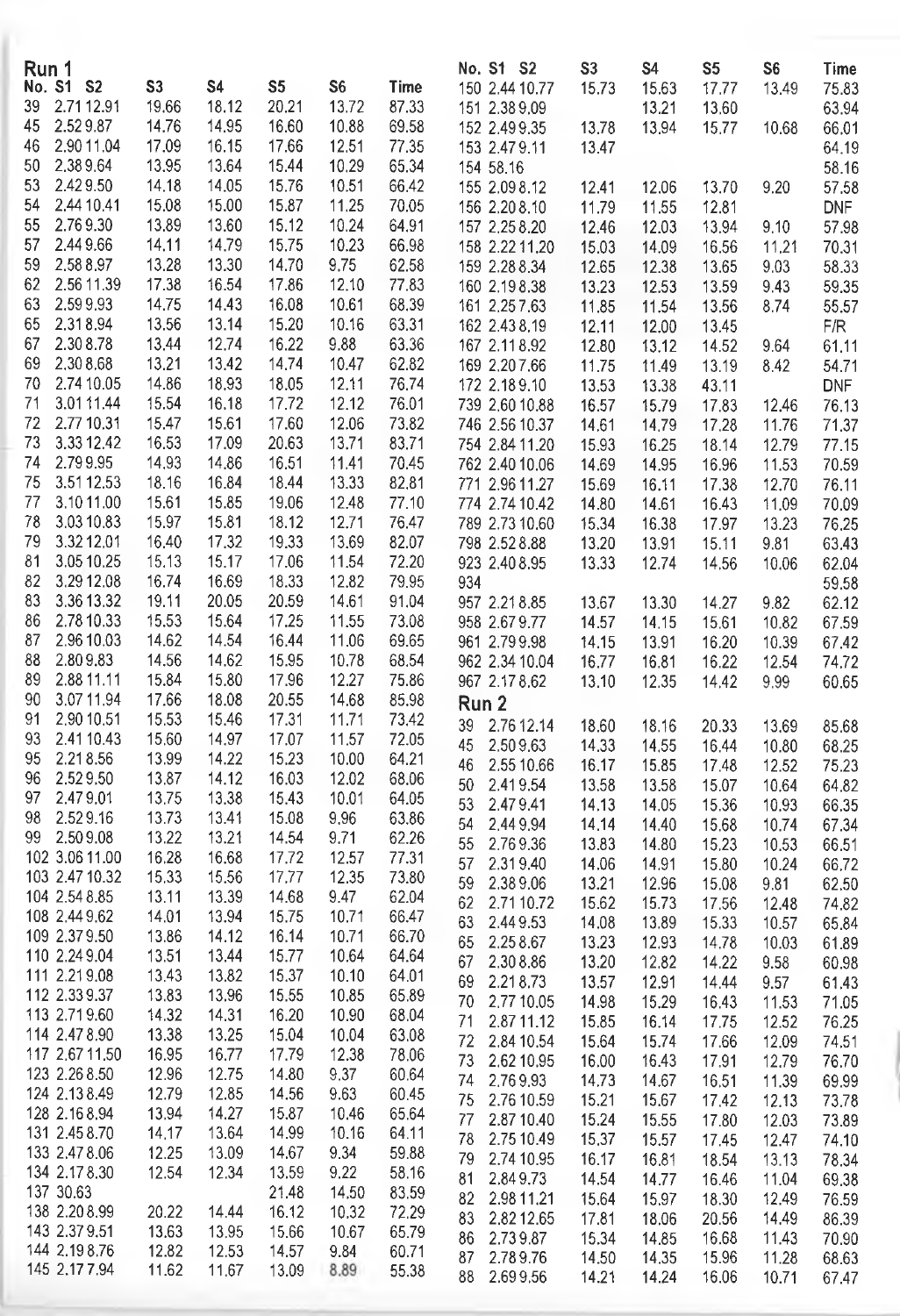# **Had a great day compefing.**



# **Keep the memory with a PW Pic**

**Photo Prints available of all competitors at all Harewood 2010 events Contact Pete or Wendy: [pw@pwpics.net](mailto:pw@pwpics.net) [www.pwpics.net](http://www.pwpics.net)**

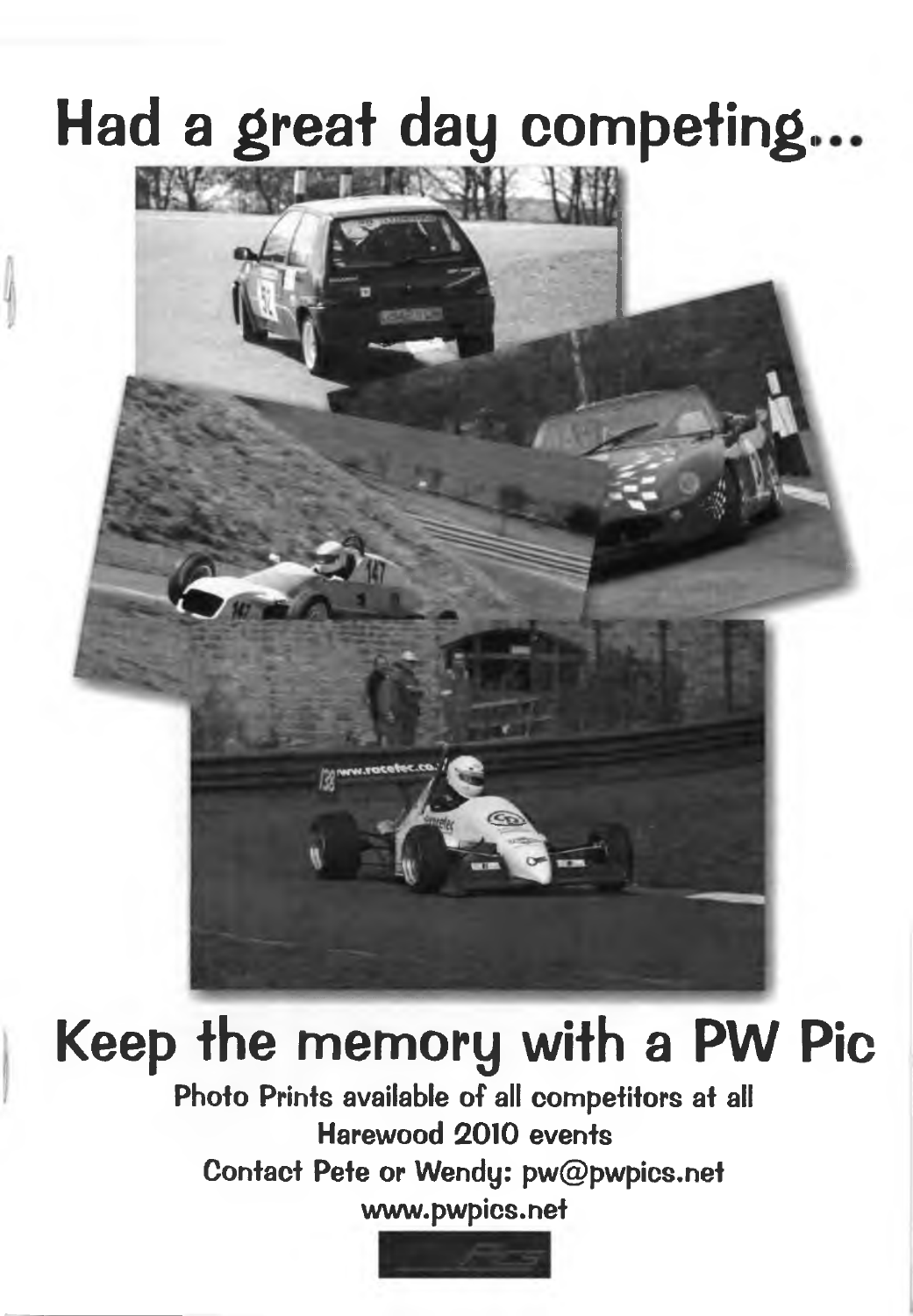| No. S1 S2                     | S <sub>3</sub> | S4    | S <sub>5</sub> | S <sub>6</sub> | Time  | Run 3            |       |           |       |                |       |
|-------------------------------|----------------|-------|----------------|----------------|-------|------------------|-------|-----------|-------|----------------|-------|
| 2.73 10.65<br>89              | 15.49          | 15.62 | 17.67          | 12.14          | 74.30 |                  |       |           |       |                |       |
| 2.8211.66<br>90               | 16.98          | 18.40 | 19.60          |                |       | No. S1 S2        | S3    | <b>S4</b> | S5    | S <sub>6</sub> | Time  |
|                               |                |       |                | 13.98          | 83.44 | 39<br>2.83 12.39 | 17.59 | 17.83     | 18.94 | 12.78          | 82.36 |
| 91<br>2.8210.72               | 15.78          | 15.82 | 17.76          | 12.09          | 74.99 | 45<br>2.449.61   | 14.00 | 14.26     | 16.19 | 10.73          | 67.23 |
| 2.229.74<br>93                | 15.01          | 14.97 | 16.70          | 11.32          | 69.96 | 46<br>2.45 10.55 | 15.86 | 15.31     | 16.63 | 11.69          | 72.49 |
| 95<br>2.278.71                | 13.84          | 13.65 | 15.42          | 10.04          | 63.93 | 50<br>2.329.52   | 13.74 | 13.44     | 15.09 | 10.21          | 64.32 |
| 2.479.46<br>96                |                |       | 44.50          | 11.19          | 69.62 | 53<br>2.389.39   | 13.95 | 13.78     | 15.92 | 10.50          | 65.92 |
| 97<br>0.13                    |                |       | 38.37          | 9.92           | 62.96 | 54<br>2.37 10.01 | 14.06 | 14.03     | 15.19 | 10.74          | 66.40 |
| 2.51<br>98                    |                |       |                | 49.80          | F/R   | 55<br>2.489.37   | 13.60 | 13.75     | 14.98 | 10.43          | 64.61 |
| 99<br>2.49                    |                | 13.00 | 34.15          | 9.66           | 61.54 | 57               |       |           |       |                |       |
| 102 3.03 10.75                | 15.39          | 15.97 | 17.34          | 12.10          | 74.58 | 2.319.18         | 14.01 | 13.71     | 15.08 | 9.89           | 64.18 |
| 104 2.52 8.75                 | 12.95          | 12.89 | 14.50          |                | F/R   | 59<br>2.288.78   | 13.00 | 12.84     | 14.95 | 9.98           | 61.83 |
| 108 2.45 9.63                 | 14.32          | 13.91 | 15.67          | 10.67          | 66.65 | 62<br>2.53 10.62 | 15.59 | 15.65     | 16.24 | 11.49          | 72.12 |
| 109 2.32 9.31                 | 13.95          | 13.69 | 15.34          | 14.33          | 68.94 | 65<br>2.288.59   | 13.19 | 12.95     | 14.71 | 9.99           | 61.71 |
| 110 2.30 9.17                 | 13.79          | 13.68 | 15.65          | 10.50          | 65.09 | 67<br>2.238.65   | 12.93 | 12.85     | 14.60 | 9.81           | 61.07 |
| 111 2.23 9.05                 | 13.64          | 13.59 | 15.44          | 10.29          | 64.24 | 69<br>2.238.58   | 13.84 | 12.86     | 14.68 | 9.56           | 61.75 |
| 112 2.27 9.30                 | 13.88          |       |                |                |       | 2.729.98<br>70   | 14.56 | 14.84     | 16.57 | 11.38          | 70.05 |
|                               |                | 13.61 | 15.31          | 10.77          | 65.14 | 71<br>2.73 10.84 | 15.81 | 16.05     | 17.58 | 12.12          | 75.13 |
| 113 2.70 9.53                 | 14.28          | 14.20 | 16.32          | 10.98          | 68.01 | 72<br>2.74 10.33 | 15.34 | 15.74     | 17.45 | 12.00          | 73.60 |
| 114 2.51 8.76                 | 13.39          | 13.28 | 14.88          | 10.12          | 62.94 | 73<br>2.63 10.80 | 15.94 | 16.29     | 18.12 | 12.88          | 76.66 |
| 117 2.61 11.27                | 16.32          | 15.99 | 17.31          | 12.17          | 75.67 | 74<br>2.809.91   | 14.38 | 14.53     | 16.36 | 11.20          | 69.18 |
| 123 2.26 8.42                 | 13.09          | 12.76 | 14.29          | 9.36           | 60.18 | 75<br>2.98 10.61 | 15.31 | 15.51     | 17.43 | 12.04          | 73.88 |
| 124 2.13 8.35                 | 12.90          | 12.66 | 14.11          | 9.52           | 59.67 | 77<br>2.8110.41  | 15.11 | 15.45     | 17.72 | 11.88          | 73.38 |
| 128 2.11 8.82                 | 13.67          | 13.51 | 15.19          | 10.35          | 63.65 | 78<br>2.8210.39  | 15.11 | 15.46     | 17.25 | 11.98          | 73.01 |
| 131 2.43 8.40                 | 14.21          | 13.57 | 15.04          | 10.17          | 63.82 | 79<br>2.84 11.00 | 16.18 | 17.27     | 18.44 | 12.98          | 78.71 |
| 133 2.54 8.03                 | 12.14          | 12.21 | 13.39          | 9.01           | 57.32 | 81<br>2.739.72   | 14.48 | 14.68     | 16.57 | 11.05          | 69.23 |
| 134 2.13 8.46                 | 12.88          | 12.58 | 14.03          | 9.36           | 59.44 | 82<br>3.00 10.91 | 15.56 | 16.49     | 18.31 | 12.32          | 76.59 |
| 137 2.25 10.90                | 20.17          | 17.21 | 20.97          | 14.60          | 86.10 | 83<br>2.82 12.38 | 18.12 | 18.46     | 19.81 | 13.54          | 85.13 |
| 138 2.25 9.23                 | 13.78          | 13.54 | 15.52          | 10.28          | 64.60 | 2.75 10.12<br>86 | 15.13 | 14.73     | 16.96 | 11.36          | 71.05 |
| 143 2.45 9.47                 | 13.55          | 14.00 | 15.15          | 10.70          | 65.32 | 87<br>2.709.67   |       |           |       |                |       |
| 144 2.14 8.61                 | 12.82          | 12.66 | 14.14          | 9.61           | 59.98 | 88<br>2.819.57   | 14.32 | 14.36     | 16.09 | 11.04          | 68.18 |
| 145 2.18 8.16                 | 11.85          | 12.35 | 12.87          | 9.12           | 56.53 |                  | 14.30 | 14.34     | 15.92 | 10.68          | 67.62 |
| 150 2.42 10.47                | 15.48          | 15.47 | 17.50          | 12.75          | 74.09 | 89<br>2.59 10.86 | 15.50 | 18.24     | 18.56 | 12.58          | 78.33 |
| 151 2.33 9.12                 | 13.54          | 13.58 | 15.04          | 10.18          | 63.79 | 90<br>2.70 11.41 | 16.78 | 17.65     | 18.81 | 13.55          | 80.90 |
| 152 2.45 9.35                 | 13.63          | 13.59 |                | 10.42          | 64.94 | 91<br>2.76 10.52 | 15.78 | 15.75     | 17.78 | 11.91          | 74.50 |
| 153 2.46 9.06                 |                |       | 15.50          |                |       | 93<br>2.289.79   | 15.34 | 14.99     | 16.60 | 11.49          | 70.49 |
| 154 2.26 8.11                 | 13.64          | 13.56 | 15.27          | 10.61          | 64.60 | 95<br>2.258.60   | 13.83 | 14.16     | 15.32 | 10.02          | 64.18 |
|                               | 12.18          | 12.01 | 12.99          | 9.09           | 56.64 | 96<br>2.459.48   | 13.69 | 18.45     | 15.73 | 10.77          | 70.57 |
| 155 2.24 7.54                 | 12.12          | 11.61 | 12.92          | 8.83           | 55.26 | 2.378.94<br>97   | 13.15 | 13.21     | 15.48 | 9.81           | 62.96 |
| 156 2.178.08                  | 11.87          | 11.75 | 13.06          | 8.68           | 55.61 | 98<br>2.378.95   | 13.21 | 12.85     | 14.96 | 9.98           | 62.32 |
| 157 2.168.05                  | 12.22          | 11.88 | 13.61          | 8.96           | 56.88 | 99<br>2.488.82   | 12.91 | 13.05     | 14.29 | 15.75          | 67.30 |
| 158 2.189.45                  | 14.06          | 14.72 | 15.03          | 10.58          | 66.02 | 102 2.95 10.71   | 15.68 | 15.60     | 17.20 | 12.63          | 74.77 |
| 159 2.32 8.37                 | 12.90          | 12.55 | 13.55          | 9.08           | 58.77 | 104 2.57 8.66    | 13.00 | 12.84     | 14.39 | 9.44           | 60.90 |
| 160 2.33 8.42                 | 12.68          | 12.04 | 13.35          | 9.28           | 58.10 | 108 2.48 9.56    | 14.02 | 13.84     | 15.77 | 10.65          | 66.32 |
| 161 2.28 7.69                 | 11.93          | 11.72 | 13.47          | 8.95           | 56.04 | 109 2.29 9.23    | 13.63 | 13.87     | 15.42 | 10.34          | 64.78 |
| 162 2.32 8.16                 | 11.92          | 11,98 | 13.38          | 8.66           | 56.42 | 110 2.20 9.03    | 13.48 | 13.68     | 15.46 | 10.40          | 64.25 |
| 167 2.06 8.45                 | 12.62          | 12.87 | 14.44          | 10.13          | 60.57 | 112 2.27 9.42    | 13.57 | 13.85     | 15.49 | 10.66          | 65.26 |
| 169 2.27 7.65                 | 12.05          | 11.35 | 13.28          | 8.57           | 55.17 | 113 2.68 9.56    | 14.29 | 14.19     | 16.17 | 11.06          | 67.95 |
| 172 2.10 9.82                 | 14.20          | 14.12 | 15.52          | 10.48          | 66.24 | 114 2.43 8.79    | 13.36 | 13.31     | 14.81 | 10.17          | 62.87 |
| 739 2.61 10.84                | 15.83          | 15.58 | 16.99          | 11.51          | 73.36 | 117 2.53 10.79   | 15.99 | 15.69     | 16.71 | 11.59          | 73.30 |
| 746 2.30 9.35                 | 13.71          | 14.00 | 15.60          | 10.38          | 65.34 | 123 2.26 8.53    | 13.49 | 12.84     |       |                |       |
| 754 2.39 9.23                 | 13.04          | 13.71 | 14.91          | 10.34          | 63.62 | 124 2.10 8.40    |       | 12.59     | 14.41 | 9,55           | 61.08 |
| 762 2.23 8.64                 | 12.98          | 13.07 | 14.29          | 9.69           | 60.90 |                  | 12.66 |           | 14.26 | 9.44           | 59.45 |
| 771 3.23 11.43                | 16.88          | 16.59 | 18.35          | 13.07          | 79.55 | 128 2.08 8.58    | 13.79 | 13.51     | 15.37 | 10.32          | 63.65 |
| 774 2.74 10.38                | 14.43          | 14.56 | 16.51          | 11.19          | 69.81 | 131 2.37 8.57    | 13.83 | 13.31     | 15.09 | 10.19          | 63.36 |
| 789 2.74 10.49                | 15.51          | 15.80 | 17.96          | 12.35          | 74.85 | 133 2.43 7.97    | 12.21 | 12.30     | 13.56 | 9.31           | 57.78 |
| 798 2.50 8.98                 | 13.22          | 13.69 | 14.69          | 9.75           | 62.83 | 134 2.26 8.76    | 12.94 | 12.53     | 13.83 | 9.31           | 59.63 |
| 923 2.37 8.80                 |                |       |                | 9.85           |       | 137 2.15 11.03   | 18.30 | 16.92     | 19.71 | 13.44          | 81.55 |
|                               | 12.79          | 12.91 | 14.50          |                | 61.22 | 138 2.11 8.92    | 13.67 | 13.45     | 14.92 | 10.21          | 63.28 |
| 957 2.188.45<br>958 2.30 9.29 | 13.39          | 12.76 | 13.87          | 9.73           | 60.38 | 143 2.39 9.42    | 13.64 | 14.15     | 15.29 | 10.82          | 65.71 |
|                               | 13.58          | 13.12 | 14.49          | 10.07          | 62.85 | 144 2.188.48     | 12.56 | 12.56     | 14.07 | 9.61           | 59.46 |
| 961 2.74 9.58                 | 14.28          | 14.16 | 15.85          | 9.83           | 66.44 | 145 2.107.85     | 11.92 | 11.72     | 13.20 | 9.07           | 55.86 |
| 962 2.27 8.21                 | 12.27          | 11.76 | 13.38          | 8.88           | 56.77 | 150 2.40 10.40   | 15.41 | 15.66     | 17.69 | 12.93          | 74.49 |
| 967 2.11 8.46                 | 13.13          | 12.56 | 14.04          | 9.47           | 59.77 | 151 2.33 9.18    | 13.27 | 13.25     | 15.16 | 10.33          | 63.52 |
|                               |                |       |                |                |       | 153 2.35 8.98    | 13.59 | 13.34     | 15.04 | 10.60          | 63.90 |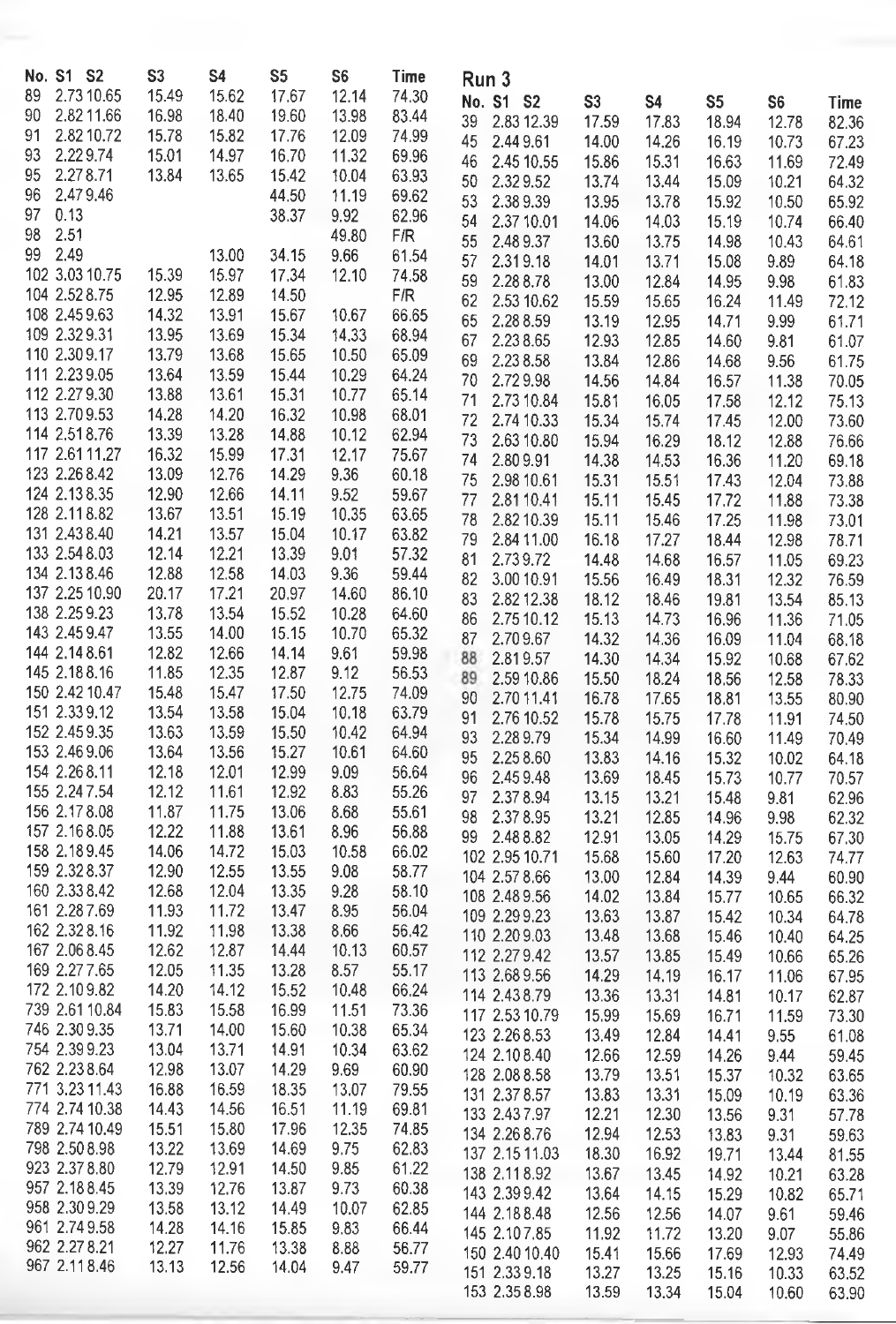|       | No. S1 S2      | S <sub>3</sub> | S4    | S <sub>5</sub> | S <sub>6</sub> | Time       | No. S1 S2        | S <sub>3</sub> | S <sub>4</sub> | S <sub>5</sub> | S6    | Time       |
|-------|----------------|----------------|-------|----------------|----------------|------------|------------------|----------------|----------------|----------------|-------|------------|
|       | 154 2.27 8.35  | 12.29          | 11.97 | 13.37          | 9.11           | 57.36      | 2.77 10.48<br>78 | 15.42          | 15.44          | 17.30          | 12.10 | 73.51      |
|       | 155 2.33 7.53  | 11.78          | 11.26 | 12.68          | 8.61           | 54.19      | 2.92 10.96<br>79 | 15.88          | 16.69          | 18.17          | 12.88 | 77.50      |
|       | 156 2.15 8.19  | 11.75          | 11.62 | 13.27          | 8.89           | 55.87      | 2.799.79<br>81   | 14.59          | 14.74          | 16.48          | 11.18 | 69.57      |
|       | 157 2.09 8.14  | 11.93          |       |                |                | <b>DNF</b> | 3.05 10.77<br>82 | 15.88          | 16.33          | 18.17          | 12.70 | 76.90      |
|       | 158 2.37 9.65  | 14.36          | 13.69 | 14.93          | 9.95           | 64.95      | 83<br>2.86 11.87 | 17.84          | 18.70          | 20.43          | 14.17 | 85.87      |
|       | 159 2.23 8.11  | 12.74          | 12.81 | 14.06          | 9.36           | 59.31      | 2.8110.11<br>86  | 15.33          | 15.18          | 16.70          | 11.38 | 71.51      |
|       | 160 2.17 8.40  | 12.53          | 12.03 | 13.71          | 9.32           | 58.16      | 2.759.78<br>87   | 16.83          | 23.62          | 24.37          | 18.95 | 96.30      |
|       | 161 2.35 7.64  | 12.13          | 11.66 | 13.37          | 8.97           | 56.12      | 2.779.56<br>88   | 14.21          | 14.16          | 16.04          | 10.75 | 67.49      |
|       | 162 2.28 8.17  | 11.91          | 12.04 | 13.69          | 8.92           | 57.01      | 89<br>2.6110.81  | 15.67          | 15.96          | 17.83          | 12.26 | 75.14      |
|       | 167 2.08 8.45  | 12.87          | 12.97 | 14.61          | 9.81           | 60.79      | 2.72 10.54<br>91 | 15.65          | 15.42          | 17.74          | 11.91 | 73.98      |
|       | 169 2.25 7.61  | 12.02          | 11.50 | 12.95          | 8.38           | 54.71      | 93<br>2.339.85   | 15.18          | 15.02          | 16.54          | 11.55 | 70.47      |
|       | 172 2.07 9.71  | 14.08          | 13.66 | 15.18          | 9.97           | 64.67      | 95<br>2.388.79   | 14.18          | 13.54          | 15.01          | 10.24 | 64.14      |
|       | 739 2.58 10.56 | 15.68          | 14.99 | 16.73          | 11.39          | 71.93      | 96<br>2.489.58   | 13.73          | 14.18          | 15.76          | 10.57 | 66.30      |
|       | 746 2.28 9.31  | 13.59          | 13.99 | 14.94          | 10.39          | 64.50      | 97<br>2.418.87   | 13.48          | 13.13          | 15.35          | 9.79  | 63.03      |
|       | 754 2.35 9.04  | 13.07          | 13.28 | 14.79          | 10.11          | 62.64      | 98<br>2.499.02   | 13.37          | 13.00          | 14.83          | 9.79  | 62.50      |
|       | 762 2.25 8.63  | 12.94          | 12.99 | 14.44          | 9.94           | 61.19      | 99<br>2.508.91   | 21.98          | 34.69          | 30.11          | 23.47 | 121.66     |
|       | 771 2.75 11.11 | 15.84          | 16.29 | 18.32          | 12.66          | 76.97      | 102 2.98 10.64   | 15.17          | 15.17          | 17.10          | 11.74 | 72.80      |
|       | 774 2.72 10.21 | 14.74          | 14.56 | 16.40          | 11.22          | 69.85      | 104 2.43 8.72    | 12.85          | 12.87          | 14.42          | 9.55  | 60,84      |
|       | 789 2.70 10.50 | 15.66          | 16.09 | 18.07          | 12.15          | 75.17      | 108 2.38 9.53    | 14.23          | 14.16          | 15.86          | 10.71 | 66.87      |
|       | 798 2.57 8.84  | 13.37          | 13.83 | 14.96          | 9.90           | 63.47      | 109 2.28 9.29    | 13.78          | 13.89          | 15.50          | 10.32 | 65.06      |
|       | 923 2.30 8.50  | 12.86          | 12.87 | 14.42          | 9.93           | 60.88      | 110 2.26 9.09    | 13.61          | 13.90          | 15.67          | 10.57 | 65.10      |
|       | 934 2.35 8.29  | 12.60          | 12.34 | 13.76          | 9.31           | 58.65      | 114 2.43 8.77    | 13.31          | 13.24          | 14.98          | 10.24 | 62.97      |
|       | 957 2.53 8.73  | 13.56          | 12.54 | 14.71          | 10.07          | 62.14      | 117 2.59 11.07   | 16.07          | 15.54          | 17.59          | 12.21 | 75.07      |
|       | 958 2.23 8.87  | 13.14          | 12.81 | 14.27          | 9.61           | 60.93      | 123 2.30 8.67    | 13.17          | 12.74          | 14.51          | 9.78  | 61.17      |
|       | 961 2.60 9.45  | 13.83          | 13.74 | 16.04          | 10.53          | 66.19      | 124 2.15 8.27    | 13.52          | 13.00          | 14.48          | 9.74  | 61.16      |
|       | 962 2.17 9.61  | 12.20          | 12.17 | 13.30          | 8.86           | 58.31      | 128 2.34 9.80    | 14.89          | 15.03          | 16.66          | 11.19 | 69.91      |
|       | 967 2.08 8.46  | 13.33          | 12.28 | 13.95          | 9.35           | 59.45      | 138 2.38 9.36    | 14.63          | 14.20          | 15.61          | 10.70 | 66.88      |
| Run 4 |                |                |       |                |                |            | 143 3.11 10.32   | 15.19          | 15.81          | 16.82          | 11.97 | 73.22      |
| 39    | 2.71 12.25     | 18.04          | 17.87 | 18.91          | 13.24          | 83.02      | 144 2.81 9.41    | 13.29          | 13.11          | 14.73          | 10.09 | 63.44      |
| 45    | 2.459.64       | 14.28          | 14.53 | 16.35          | 10.88          | 68.13      | 156 2.46 8.31    | 12.34          |                |                |       | <b>DNF</b> |
| 46    | 2.55 10.06     | 14.60          | 14.85 | 16.13          | 11.74          | 69.93      | 157 3.11 9.85    | 13.68          | 13.83          | 15.11          | 9.95  | 65.53      |
| 50    | 2.279.31       | 13.59          | 13.55 | 15.09          | 10.14          | 63.95      | 162 2.46 8.65    | 12.23          | 12.19          | 13.40          | 9.09  | 58.02      |
| 53    | 2.349.34       | 14.32          | 14.14 | 16.04          | 10.45          | 66.63      | 172 2.40 12.23   | 16.17          | 16.10          | 17.47          | 12.75 | 77.12      |
| 54    | 2.419.66       | 13.77          | 13.54 | 15.53          | 10.50          | 65.41      | 739 2.63 10.57   | 15.87          | 15.41          | 17.20          | 11.58 | 73.26      |
| 55    | 2.609.32       | 24.22          | 15.90 | 16.68          | 12.94          | 81.66      | 746 2.359.20     | 13.65          | 13.55          | 15.11          | 10.36 | 64.22      |
| 57    | 2.359.38       | 14.00          | 13.86 | 15.49          | 10.18          | 65.26      | 754 2.43 9.35    | 13.37          | 13.25          | 14.86          | 17.45 | 70.71      |
| 59    | 2.388.99       | 13.32          | 13.24 | 14.71          | 10.11          | 62.75      | 762 2.38 8.75    | 12.99          | 13.09          | 14.54          | 9.69  | 61,44      |
| 62    | 2.53 10.54     | 15.28          | 14.92 | 15.37          | 11.10          | 69.74      | 771 2.86 11.02   | 15.85          | 16.15          | 18.35          | 12.64 | 76.87      |
| 65    | 2.248.66       | 13.40          | 12.70 | 14.58          | 9.92           | 61.50      | 774 2.69 10.15   | 14.51          | 14.30          | 16.46          | 11.13 | 69.24      |
| 67    | 2.24 8.56      | 13.25          | 12.83 | 14.63          | 9.64           | 61.15      | 789 2.72 10.54   | 15.85          | 15.58          | 19.45          | 13.60 | 77.74      |
| 69    | 2.178.62       | 12.91          | 12.49 | 15.20          | 9.52           | 60.91      | 798 2.51 8.92    | 13.21          | 13.63          | 15.24          | 9.77  | 63.28      |
| 70    | 2.84 10.03     | 14.79          | 14.86 | 16.67          | 11.32          | 70.51      | 923 2.25 8.88    | 13.08          | 12.82          | 14.51          | 10.14 | 61.68      |
| 71    | 2.71 10.58     | 15.91          | 15.80 | 17.84          | 12.09          | 74.93      | 934 2.27 8.18    | 12.55          | 12.24          | 13.60          | 9.25  | 58.09      |
| 72    | 2.77 10.48     | 15.37          | 15.71 | 17.81          | 12.17          | 74.31      | 957 2.32 8.70    | 13.77          | 12.98          | 15.26          | 10.06 | 63.09      |
| 73    | 2.48 10.72     | 15.88          | 16.00 | 18.16          | 12.69          | 75.93      | 958 2.75 9.69    | 14.72          | 14.08          | 18.95          | 11.14 | 71.33      |
| 74    | 2.709.88       | 14.64          | 14.44 | 16.13          | 11.36          | 69.15      | 962 2.22 8.76    | 12.27          | 12.13          | 13.56          | 9.72  | 58.66      |
| 75    | 2.83 10.71     | 15.41          | 15.98 | 17.47          | 12.21          | 74.61      | 934 2.31 8.52    | 12.75          | 12.36          | 13.69          | 9.12  | 58.75      |
| 77    | 2.86 10.40     | 15.25          | 15.56 | 17.67          | 11.98          | 73.72      |                  |                |                |                |       |            |

# **To view entry lists for ail events visit [www.liarewoodliiil.com](http://www.liarewoodliiil.com)**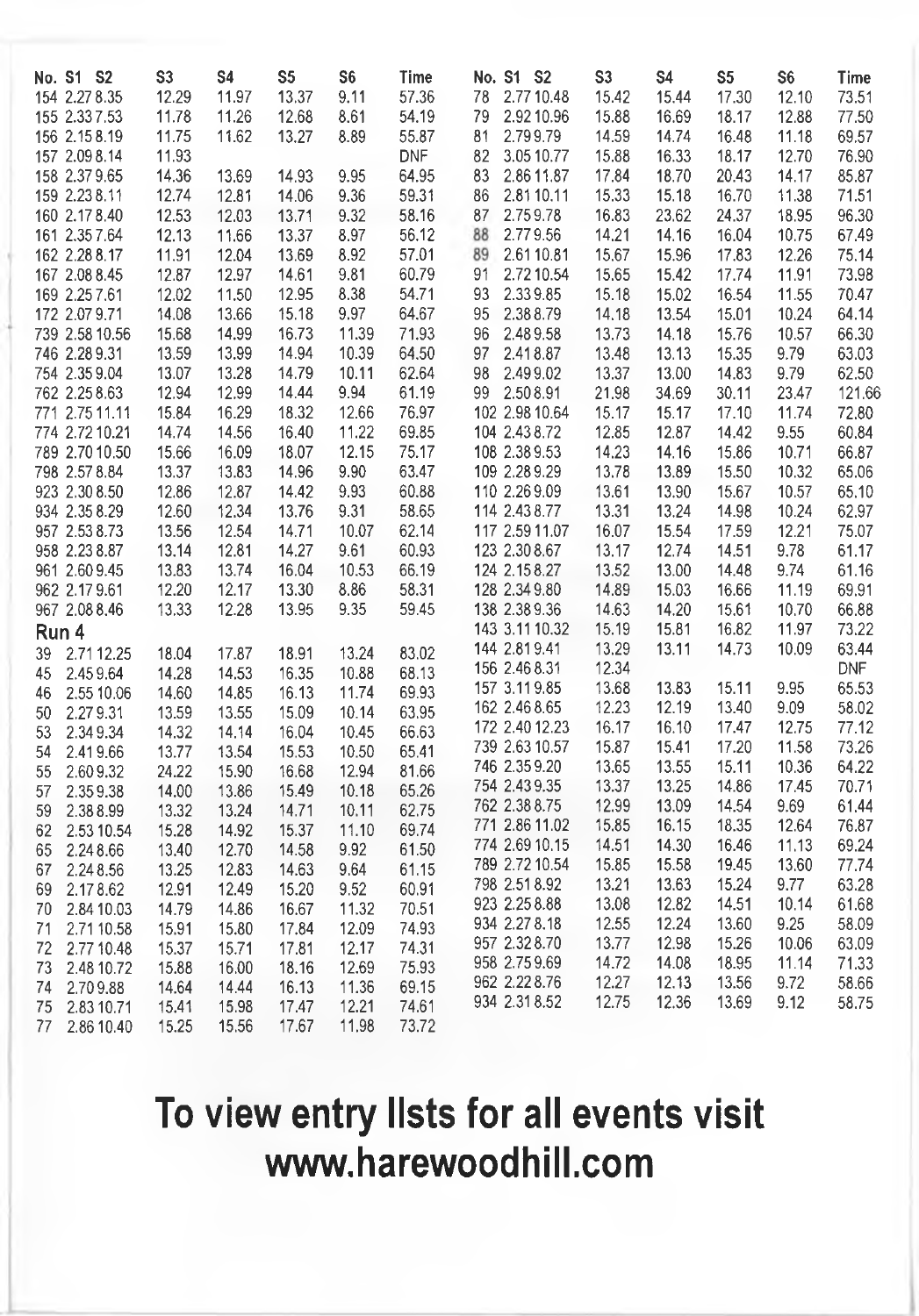### **BARC YORKSHIRE CENTRE Harewood** *Speed* **Hillclimb Championship 2010 Results after round 5**

| Pos                     | <b>Name</b>               | R1                | R <sub>2</sub> | R <sub>3</sub> | R4    | R <sub>5</sub> | Total |
|-------------------------|---------------------------|-------------------|----------------|----------------|-------|----------------|-------|
| 1                       | Henry Moorhouse           | 18.60             | 18.68          | 8.49           | 19.60 | 19.56          | 84.93 |
| $\overline{\mathbf{c}}$ | Vini Dobson               | 18.25             | 18.58          | 11.34          | 17.64 | 18.68          | 84.49 |
| 3                       | Steve Mitchell            | 17.94             | 18.17          | 9.56           | 18.74 | 18.54          | 82.95 |
| 4                       | Daniel Hollis             | 15.20             | 16.42          | 9.14           | 17.69 | 17.77          | 76.22 |
| $\overline{5}$          | John Graham               | 17.71             | 18,71          | 0.00           | 19.07 | 19.44          | 74.93 |
| $\overline{6}$          | <b>Tracey Taylor-West</b> | 15.29             | 15,68          | 7.46           | 17.00 | 16.66          | 72.09 |
| $\overline{7}$          | Dale Cordingley           | 16.48             | 16.68          | 5.53           | 16.18 | $16.30 -$      | 71.17 |
| 8                       | Clive Lightburn           | 15.33             | 15.88          | 7.42           | 15.48 | 16.22          | 70.33 |
| 9                       | <b>Richard Vale</b>       | 19.87             | 0.00           | 10.54          | 19.45 | 19.58          | 69.44 |
| 10                      | Paul Martin               | 19.06             | 19.44          | 10.59          | 18.43 | 0.00           | 67.52 |
| 11                      | <b>Les Procter</b>        | 14.31             | 15.35          | 3.32           | 17.02 | 17.40          | 67.40 |
| 12                      | Simon Green.              | 0.00              | 18.79          | 8.54           | 19.44 | 20.19          | 66.96 |
| 13                      | lain Davidson             | 13,93             | 14.23          | 5.73           | 16.33 | 16.63          | 66.85 |
| 14                      | David Grey                | 14.93             | 14.65          | 5.62           | 15.13 | 16.18          | 66.51 |
| 15                      | Sarah Cordingley          | 15.42             | 16.09          | 2.97           | 16.25 | 15.65          | 66.38 |
| 16                      | Tim Houseman              | 13.27             | 14.33          | 8.91           | 13.91 | 15.52          | 65.94 |
| 17                      | Robert Bellerby           | 0.00              | 18.10          | 10.18          | 18.41 | 18.25          | 64.94 |
| 18                      | Graham Smith              | 12.70             | 15.32          | 1.29           | 17.41 | 17.40          | 64.12 |
| 19                      | John Chacksfield          | 0.00              | 16.95          | 9.13           | 17.16 | 17.45          | 60,69 |
| 20                      | Sarah Bosworth            | 15.34             | 0.00           | 7.94           | 18.54 | 18.31          | 60.13 |
| 21                      | Karl Jackson              | 13.50             | 0.00           | 7.97           | 18.72 | 19.02          | 59.21 |
| 22                      | Simon Smith               | 10.98             | 12.96          | 7.50           | 13.54 | 14.12          | 59.10 |
| 23                      | David Sturdy              | 0.00              | 15.96          | 7.55           | 17.43 | 16.73          | 57.67 |
| 24                      | <b>Ed Carter</b>          | 12.02             | 13.14          | 1.34           | 15.02 | 15.04          | 56.56 |
| 25                      | <b>Michael Bellerby</b>   | 14.47             | 0.00           | 0.00           | 18.18 | 18.94          | 51.59 |
| 26                      | <b>Richard Vaughan</b>    | 10.66             | 10.56          | 0.00           | 13.33 | 14.36          | 48.91 |
| 27                      | Peter Whittle             | 0.00              | 15.88          | 0.00           | 16.01 | 16.36          | 48.25 |
| 28                      | <b>Kenny Brookes</b>      | 18.09             | 18.97          | 10.88          | 0.00  | 0.00           | 47.94 |
| 29                      | <b>David Blakeston</b>    | 14.49             | 0.00           | 0.00           | 16.02 | 16.01          | 46.52 |
| 30                      | Natasha Forret            | 0.00 <sub>2</sub> | 10.88          | 4.94           | 10.33 | 11.76          | 37.91 |
| 31                      | <b>Steve Carter</b>       | 6.55              | $9.28 -$       | 0.00           | 11.52 | 10.12          | 37.47 |
| 32                      | <b>Mark Teale</b>         | 18.05             | 19.02          | 0.00           | 0.00  | 0.00           | 37.07 |
| 33                      | <b>Bobby Fryers</b>       | 18.21             | 18.48          | 0.00           | 0.00  | 0.00           | 36.69 |
| 34                      | <b>James Kerr</b>         | 18.23             | 18.08          | 0.00           | 0.00  | 0.00           | 36.31 |
| 35                      | <b>Janet Ford</b>         | 8.88              | 9.09           | 0.00           | 5.71  | 9.14           | 32.82 |
| 36                      | <b>Chris Price</b>        | 7.99              | 0.00           | 0.00           | 6.48  | 15.29          | 29.76 |
| 37                      | <b>Simon Bailey</b>       | 0.00              | 13.22          | 0.00           | 0.00  | 14.46          | 27.68 |
| 38                      | <b>Richard Pope</b>       | 14.18             | 12.89          | 0.00           | 0.00  | 0.00           | 27,07 |
| 39                      | Paul Houghton             | 7.15              | 8.20           | 2.70           | 8.06  | 0.00           | 26.11 |
| 40                      | <b>Colin Birkbeck</b>     | 0.00              | 0.00           | 7.48           | 0.00  | 18.23          | 25.71 |
| 41                      | David Ormerod Jnr         | 16.68             | 0.00           | 7.98           | 0.00  | 0.00           | 24.66 |
| 42                      | David Ormerod Snr         | 14.20             | 0.00           | 4.00           | 0.00  | 0.00           | 18.20 |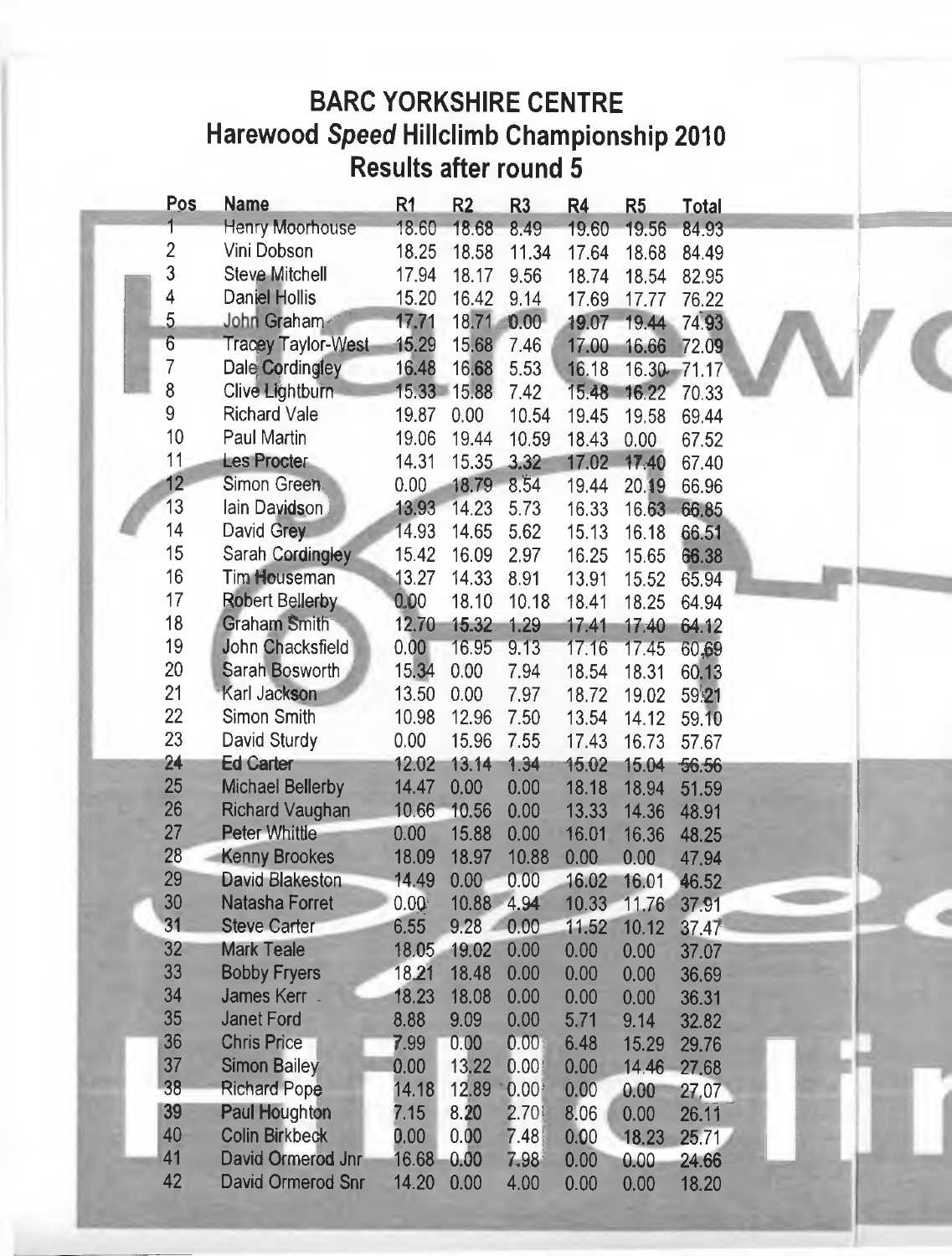| Pos    | <b>Name</b>      | R1                | R2   | R3   | R4.  | R5   | Total |
|--------|------------------|-------------------|------|------|------|------|-------|
| 43     | David Spaull     | 15.28             | 0.00 | 0.00 | 0.00 | 0.00 | 15.28 |
| 44     | Nicola Dearden   | 0.00              | 0.00 | 0.00 | 6.86 | 7 75 | 14.61 |
| 45     | Pete Spencer     | 3.22              | 6.78 | 0.00 | 0.00 | 0.00 | 10.00 |
| 46     | Marie Dobson     | 1.41              | 0.00 | 0.00 | 1.79 | 3.80 | 7.00  |
| $47 -$ | George Bleasdale | 0.00 <sub>1</sub> | 0.00 | 0.00 | 0.00 | 0.00 | 0.00  |

' ' • *y j*

### **BARC YORKSHIRE CENTRE Harewood Speed Hillclimb FTD Championship 2010 Results after round 5 i**

• I

| Pos    | <b>Name</b>             | R1 | R <sub>2</sub> | R <sub>3</sub> | R4             | R5 | Total |
|--------|-------------------------|----|----------------|----------------|----------------|----|-------|
|        | Clive Lightburn         | 10 | 9              | 8              |                | 6  | 40    |
|        | John Chacksfield        | Ω  | 10             | 10             | 10             | 9  | 39    |
| $3=$   | David Grey              |    | 8              | 6              | 6              | 5  | 34    |
| $3=$   | <b>lain Davidson</b>    | հ  | 5              |                | 8              | 8  | 34    |
| 5      | <b>Graham Smith</b>     | 2  |                |                | 9              |    | 25    |
| 6      | Dale Cordingley         |    | 6              | 5              | $\overline{2}$ | 2  | 22    |
|        | <b>Colin Birkbeck</b>   |    |                | 9              | 0              | 10 | 19    |
| 8      | <b>Ed Carter</b>        |    |                | $\overline{2}$ | 5              | 4  | 18    |
| 9      | <b>Les Procter</b>      | 3  | 2              |                | 4              | 3  | 13    |
| 10     | <b>Sarah Cordingley</b> | 5  |                |                | 3              |    | 12    |
| 11     | <b>Richard Pope</b>     | 8  |                |                | n              |    | 9     |
| $12=$  | Karl Jackson            |    |                |                |                |    |       |
| $12 =$ | <b>Vini Dobson</b>      |    |                |                |                |    |       |
| $14 =$ | <b>Kenny Brookes</b>    |    |                |                |                |    |       |
| $14 =$ | <b>Simon Bailey</b>     | Ω  |                |                |                |    |       |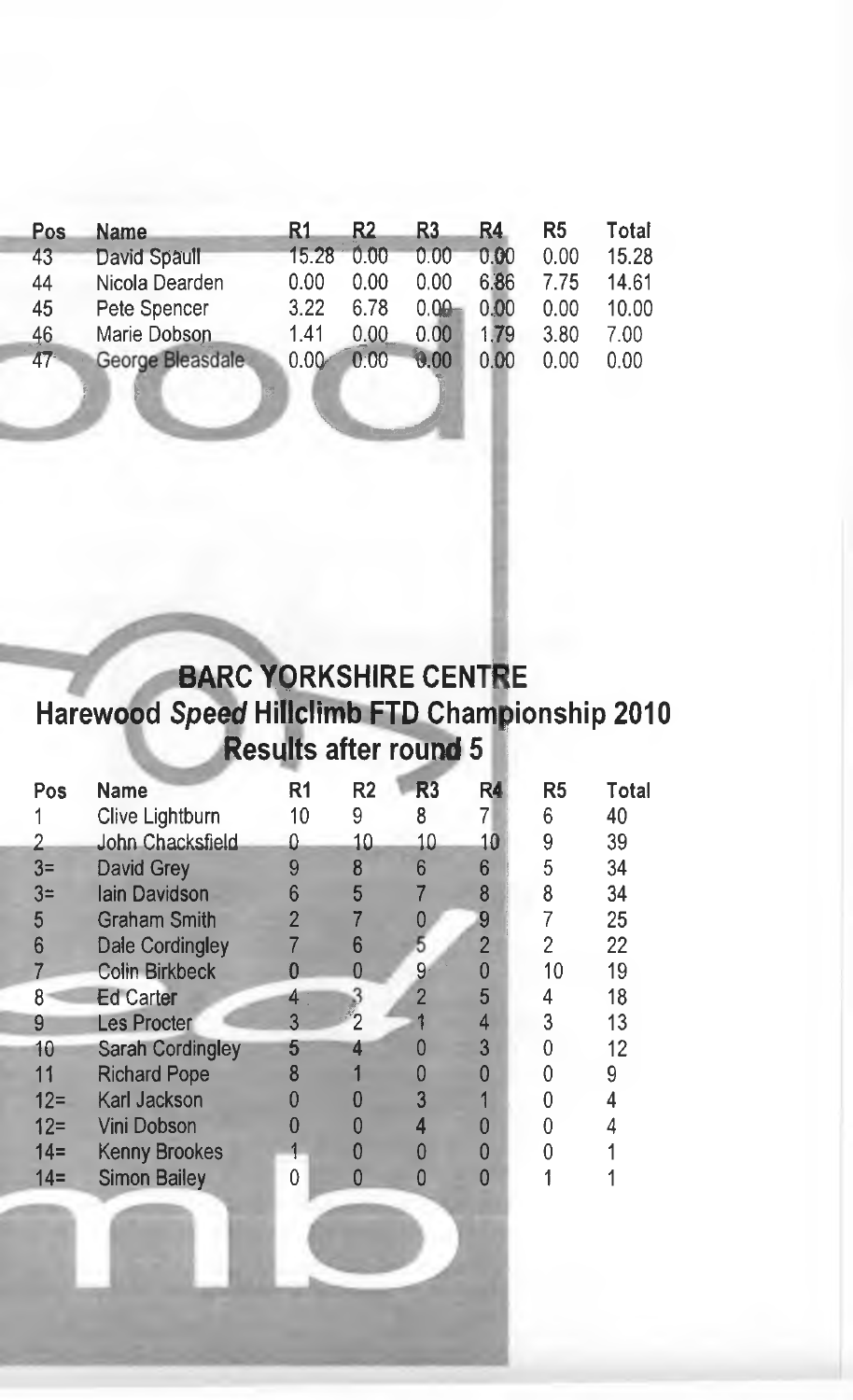# **BARC Yorkshire** *Centre*

**Annual Dinner Dance**  $\mathcal{X}$ **Awards Presentation**

## **Saturday 20 November 2010**

**Holiday Inn, Brighouse, Clifton Village, Brighouse**

**Tickets £32.00 each**

**Dinner Jackets or Lounge Suits or Kilts for those with the Knees!!**

**7.00 pm for 7.30pm - Dancing to lam**

If interested, please contact Edith Davison On 0113 241 0166 (day) 01924 441122 (evenings) Or **[edith.dQ vison@ brew in.co.uk](mailto:edith.dQvison@brewin.co.uk)** BEFORE 6 NOVEMBER

Accommodation is available: £40.00 per room double, twin, or single (including breakfast) **ROOMS ARE LIMITED**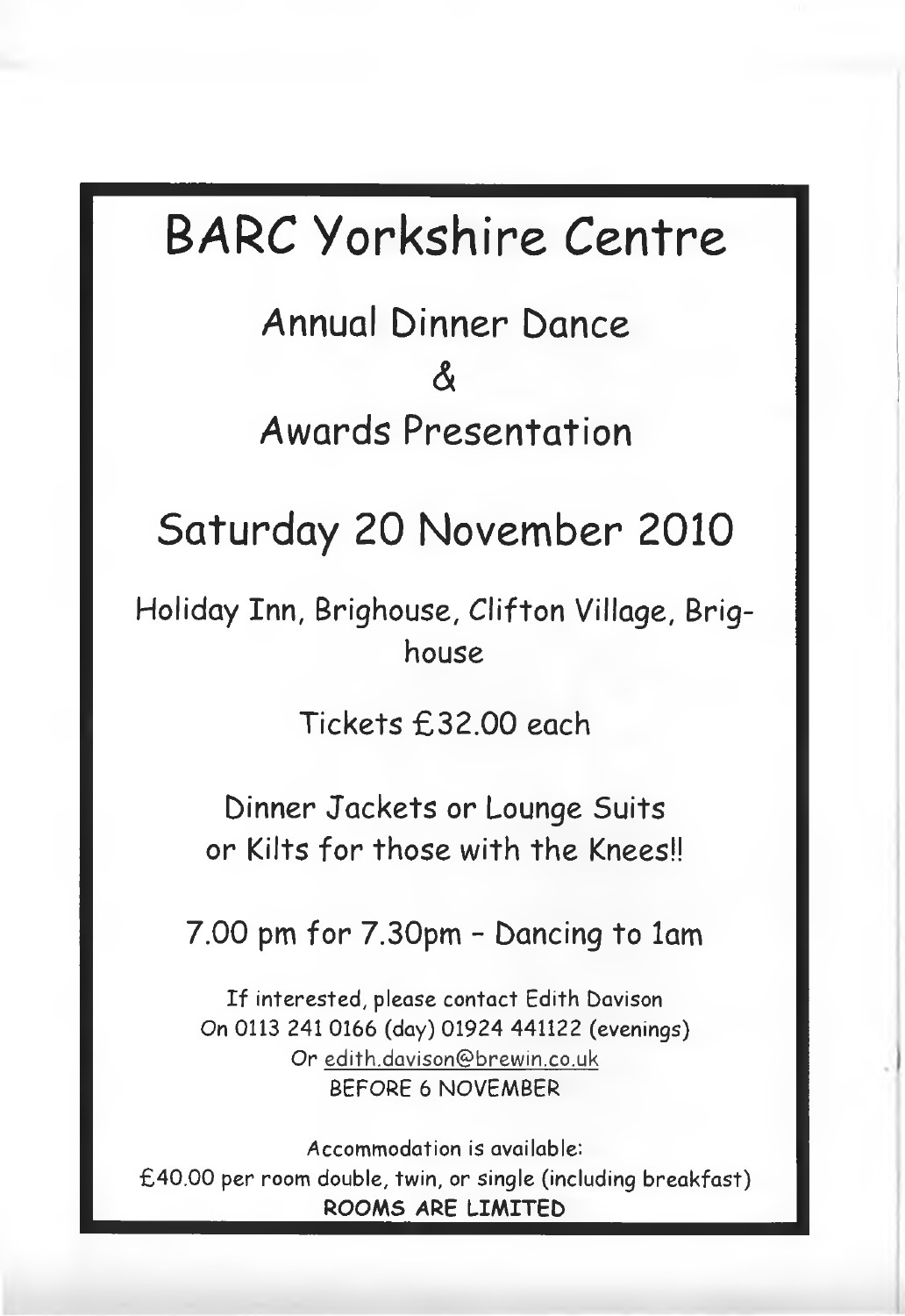